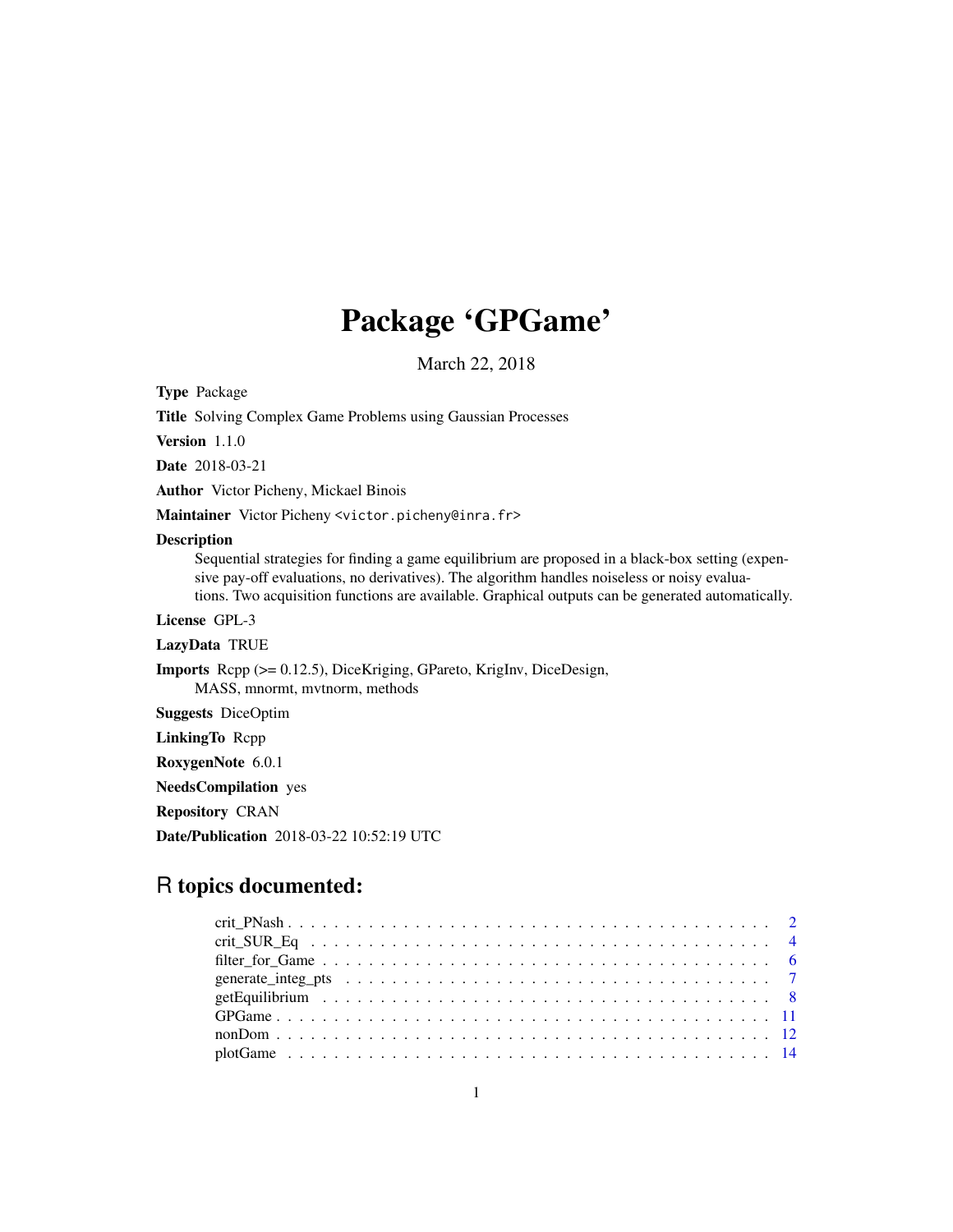# <span id="page-1-0"></span>2 crit\_PNash

| Index |  |  |  |  |  |  |  |  |  |  |  |  |  |  |  |  | 22 |
|-------|--|--|--|--|--|--|--|--|--|--|--|--|--|--|--|--|----|

<span id="page-1-1"></span>crit\_PNash *Probability for a strategy of being a Nash Equilibrium*

# Description

Acquisition function for solving game problems based on the probability for a strategy of being a Nash Equilibrium. The probability can be computed exactly using the mutivariate Gaussian CDF (mnormt, pmvnorm) or by Monte Carlo.

#### Usage

```
crit_PNash(idx, integcontrol, type = "simu", model, ncores = 1,
  control = list(nsim = 100,eps = 1e-06)
```
# Arguments

| idx          | is the index on the grid of the strategy evaluated                                                                                                                                                                                               |
|--------------|--------------------------------------------------------------------------------------------------------------------------------------------------------------------------------------------------------------------------------------------------|
| integcontrol | is a list containing: integ.pts, a $[$ npts $ \times$ dim] matrix defining the grid,<br>expanded indices a matrix containing the indices of the integ. pts on the<br>grid and n.s. a nobj vector containting the number of strategies per player |
| type         | 'exact'or'simu'                                                                                                                                                                                                                                  |
| model        | is a list of nobj km models                                                                                                                                                                                                                      |
| ncores       | $mclapply$ is used if $> 1$ for parallel evaluation                                                                                                                                                                                              |
| control      | list with slots nsim (number of conditional simulations for computation) and<br>eps                                                                                                                                                              |
| eps          | numerical jitter for stability                                                                                                                                                                                                                   |

## References

V. Picheny, M. Binois, A. Habbal (2016+), A Bayesian optimization approach to find Nash equilibria, *https://arxiv.org/abs/1611.02440*.

# See Also

[crit\\_SUR\\_Eq](#page-3-1) for an alternative infill criterion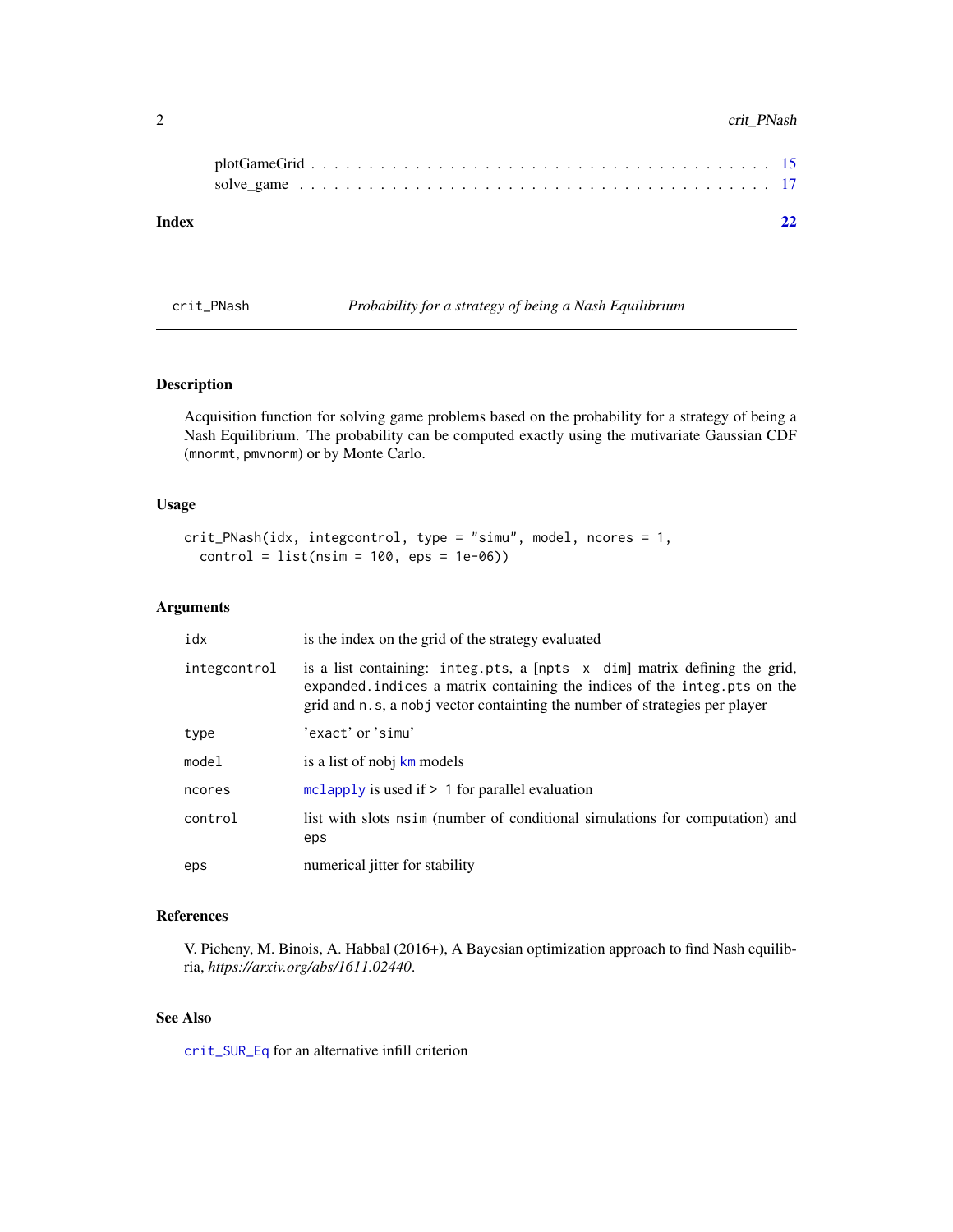#### crit\_PNash 3

```
## Not run:
##############################################
# Example 1: 2 variables, 2 players, no filter
##############################################
library(DiceKriging)
set.seed(42)
# Define objective function (R^2 -> R^2)
fun \leq function (x){
  if (is.null(dim(x))) x \leq - matrix(x, nrow = 1)
 b1 <- 15 \star x[, 1] - 5
 b2 \le -15 \times x[, 2]
return(cbind((b2 - 5.1*(b1/(2*pi))^2 + 5/pi*b1 - 6)^2 + 10*((1 - 1/(8*pi)) * cos(b1) + 1),
            -sqrt((10.5 - b1)*(b1 + 5.5)*(b2 + 0.5)) - 1/30*(b2 - 5.1*(b1/(2*pi))^2 - 6)^2-1/3 * ((1 - 1/(8 * pi)) * cos(b1) + 1)))}
# Grid definition
n.s < - rep(11, 2)x. to. obj < -c(1, 2)gridtype <- 'cartesian'
integcontrol <- generate_integ_pts(n.s=n.s, d=2, nobj=2, x.to.obj = x.to.obj, gridtype=gridtype)
test.grid <- integcontrol$integ.pts
expanded.indices <- integcontrol$expanded.indices
n.init <- 11
design <- test.grid[sample.int(n=nrow(test.grid), size=n.init, replace=FALSE),]
response <- t(apply(design, 1, fun))
mf1 \leftarrow km(\sim. , design = design, response = response[, 1], lower=c(.1,.1))mf2 \leq km(\sim ., design = design, response = response[, 2], lower=c(.1,.1))model <- list(mf1, mf2)
crit_sim <- crit_PNash(idx=1:nrow(test.grid), integcontrol=integcontrol,
                       type = "simu", model=model, control = list(nsim = 100))
crit_ex <- crit_PNash(idx=1:nrow(test.grid), integcontrol=integcontrol, type = "exact", model=model)
filled.contour(seq(0, 1, length.out = n.s[1]), seq(0, 1, length.out = n.s[2]), zlim = c(0, 0.7),
               matrix(pmax(0, crit_sim), n.s[1], n.s[2]), main = "Pnash criterion (MC)",
               xlab = expression(x[1]), ylab = expression(x[2]), color = terrain.colors,
               plot.axes = \{axis(1); axis(2);points(design[,1], design[,2], pch = 21, bg = "white")
                            }
\mathcal{L}filled.contour(seq(0, 1, length.out = n.s[1]), seq(0, 1, length.out = n.s[2]), zlim = c(0, 0.7),
              matrix(pmax(0, crit_ex), n.s[1], n.s[2]), main = "Pnash criterion (exact)",
               xlab = expression(x[1]), ylab = expression(x[2]), color = terrain.colors,
               plot.axes = {axis(1); axis(2);}points(design[, 1], design[, 2], pch = 21, bg = "white")}
```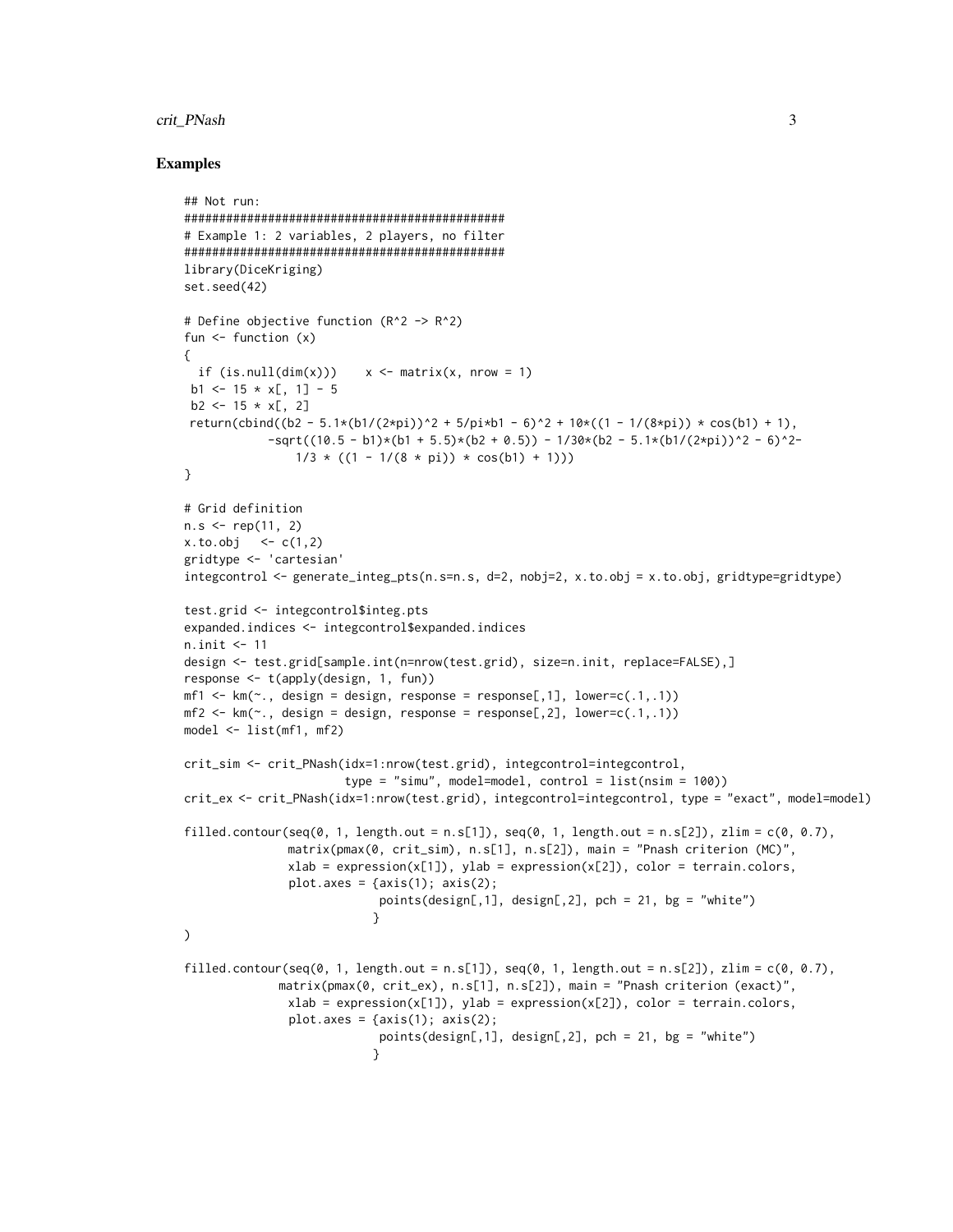```
)
## End(Not run)
```
<span id="page-3-1"></span>crit\_SUR\_Eq *SUR criterion for equilibria*

# Description

Computes the SUR criterion associated to an equilibrium for a given xnew and a set of trajectories of objective functions on a predefined grid.

#### Usage

```
crit_SUR_Eq(idx, model, integcontrol, Simu, precalc.data = NULL, equilibrium,
 n.ynew = NULL, cross = FALSE, IS = FALSE, plot = FALSE,
 kweights = NULL, Nadir = NULL)
```
# Arguments

| idx          | is the index on the grid of the strategy evaluated                                                                                                                                                                                    |
|--------------|---------------------------------------------------------------------------------------------------------------------------------------------------------------------------------------------------------------------------------------|
| model        | is a list of nobj km models                                                                                                                                                                                                           |
| integcontrol | is a list containing: integ.pts, a [npts x dim] matrix defining the grid,<br>expanded. indices a matrix containing the indices of the integ. pts on the<br>grid and n.s, a nobj vector containing the number of strategies per player |
| Simu         | is a matrix of size [npts x nsim*nobj] containing the trajectories of the objec-<br>tive functions (one column per trajectory, first all the trajectories for obj1, then<br>obj2, etc.)                                               |
| precalc.data | is a list of length nobj of precalculated data (based on kriging models at inte-<br>gration points) for faster computation - computed if not provided                                                                                 |
| equilibrium  | equilibrium type: either "NE", "KSE", "CKSE" or "NKSE"                                                                                                                                                                                |
| n.ynew       | is the number of ynew simulations (if not provided, equal to the number of tra-<br>jectories)                                                                                                                                         |
| cross        | if TRUE, all the combinations of trajectories are used (increases accuracy but also<br>cost)                                                                                                                                          |
| <b>IS</b>    | if TRUE, importance sampling is used for ynew                                                                                                                                                                                         |
| plot         | if TRUE, draws equilibria samples (should always be turned off)                                                                                                                                                                       |
| kweights     | kriging weights for CKS (TESTING)                                                                                                                                                                                                     |
| Nadir        | optional vector of size nobj. Replaces the nadir point for KSE. If only a subset<br>of values needs to be defined, the other coordinates can be set to Inf.                                                                           |

# References

V. Picheny, M. Binois, A. Habbal (2016+), A Bayesian optimization approach to find Nash equilibria, *https://arxiv.org/abs/1611.02440*.

<span id="page-3-0"></span>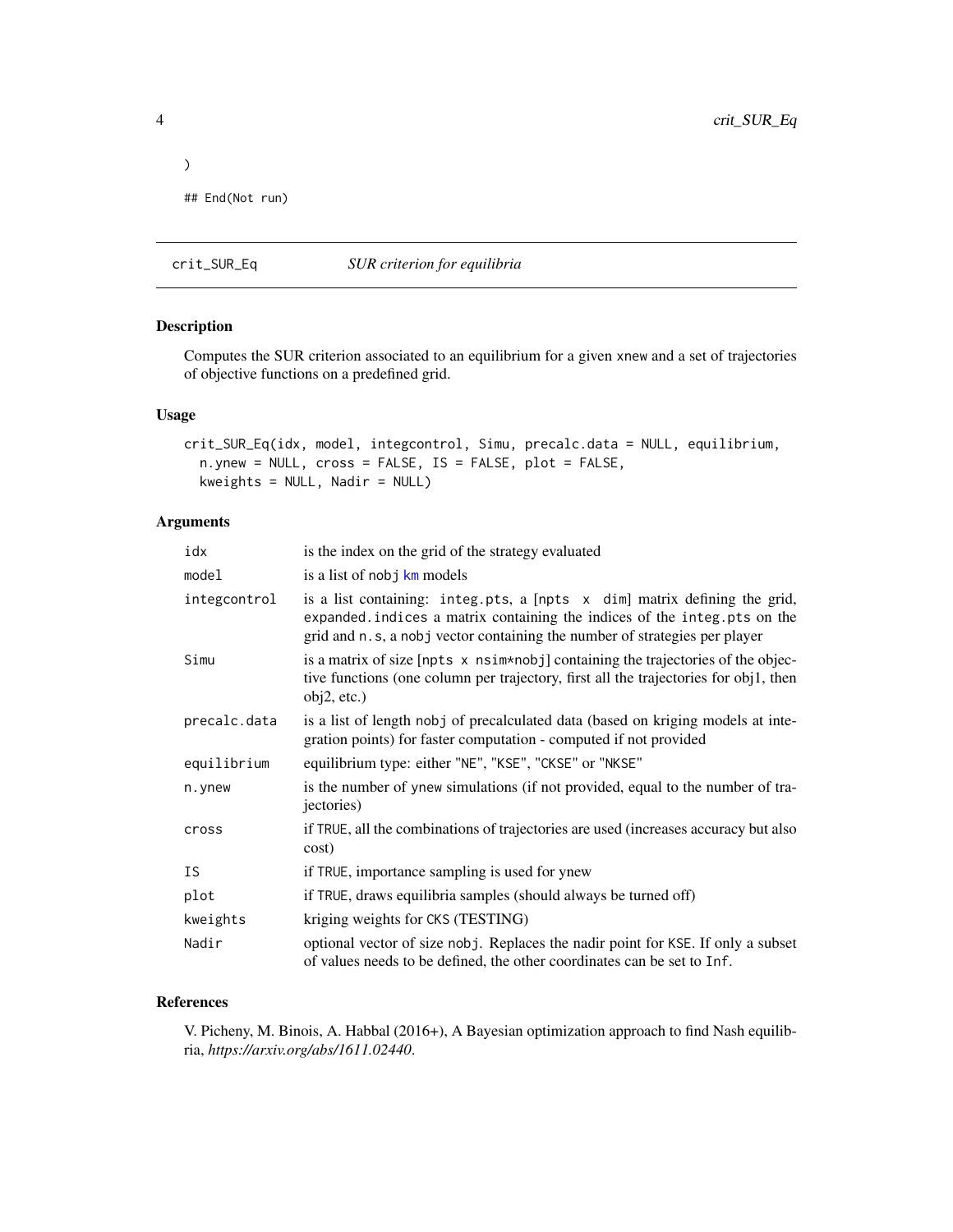# <span id="page-4-0"></span>crit\_SUR\_Eq 5

#### See Also

[crit\\_PNash](#page-1-1) for an alternative infill criterion

```
## Not run:
##############################################
# 2 variables, 2 players
##############################################
library(DiceKriging)
set.seed(42)
# Objective function (R^2 -> R^2)
fun \leq function (x){
  if (is.null(dim(x))) x \le matrix(x, nrow = 1)
 b1 <- 15 \times x[, 1] - 5
 b2 \le -15 \times x[, 2]return(cbind((b2 - 5.1*(b1/(2*pi))^2 + 5/pi*b1 - 6)^2 + 10*((1 - 1/(8*pi)) * cos(b1) + 1),
            -sqrt((10.5 - b1)*(b1 + 5.5)*(b2 + 0.5)) - 1/30*(b2 - 5.1*(b1/(2*pi))^2 - 6)^2-1/3 * ((1 - 1/(8 * pi)) * cos(b1) + 1))}
# Grid definition
n.s < - rep(14, 2)x. to. obj < -c(1,2)gridtype <- 'cartesian'
integral \leq - generate_integ_pts(n.s=n.s, d=4, nobj=2, x.to.obj = x.to.obj, gridtype=gridtype)
integ.pts <- integcontrol$integ.pts
expanded.indices <- integcontrol$expanded.indices
# Kriging models
n.init <- 11
design <- integ.pts[sample.int(n=nrow(integ.pts), size=n.init, replace=FALSE),]
response <- t(apply(design, 1, fun))
mf1 \leftarrow km(\sim ., design = design, response = response[, 1], lower=c(.1,.1))mf2 \leq km(\sim n, \text{ design} = \text{design}, \text{response} = \text{response}[0, 2], \text{lower}=(0.1, 0.1))model <- list(mf1, mf2)
# Conditional simulations
Simu <- t(Reduce(rbind, lapply(model, simulate, nsim=10, newdata=integ.pts, cond=TRUE,
                                     checkNames=FALSE, nugget.sim = 10^-8)))
# Useful precalculations
library(KrigInv)
precalc.data <- lapply(model, FUN=KrigInv:::precomputeUpdateData, integration.points=integ.pts)
# Compute criterion for all points on the grid
crit_grid <- lapply(X=1:prod(n.s), FUN=crit_SUR_Eq, model=model,
                     integcontrol=integcontrol, equilibrium = "NE",
                  Simu=Simu, precalc.data=precalc.data, n.ynew=10, IS=FALSE, cross=FALSE)
crit_grid <- unlist(crit_grid)
```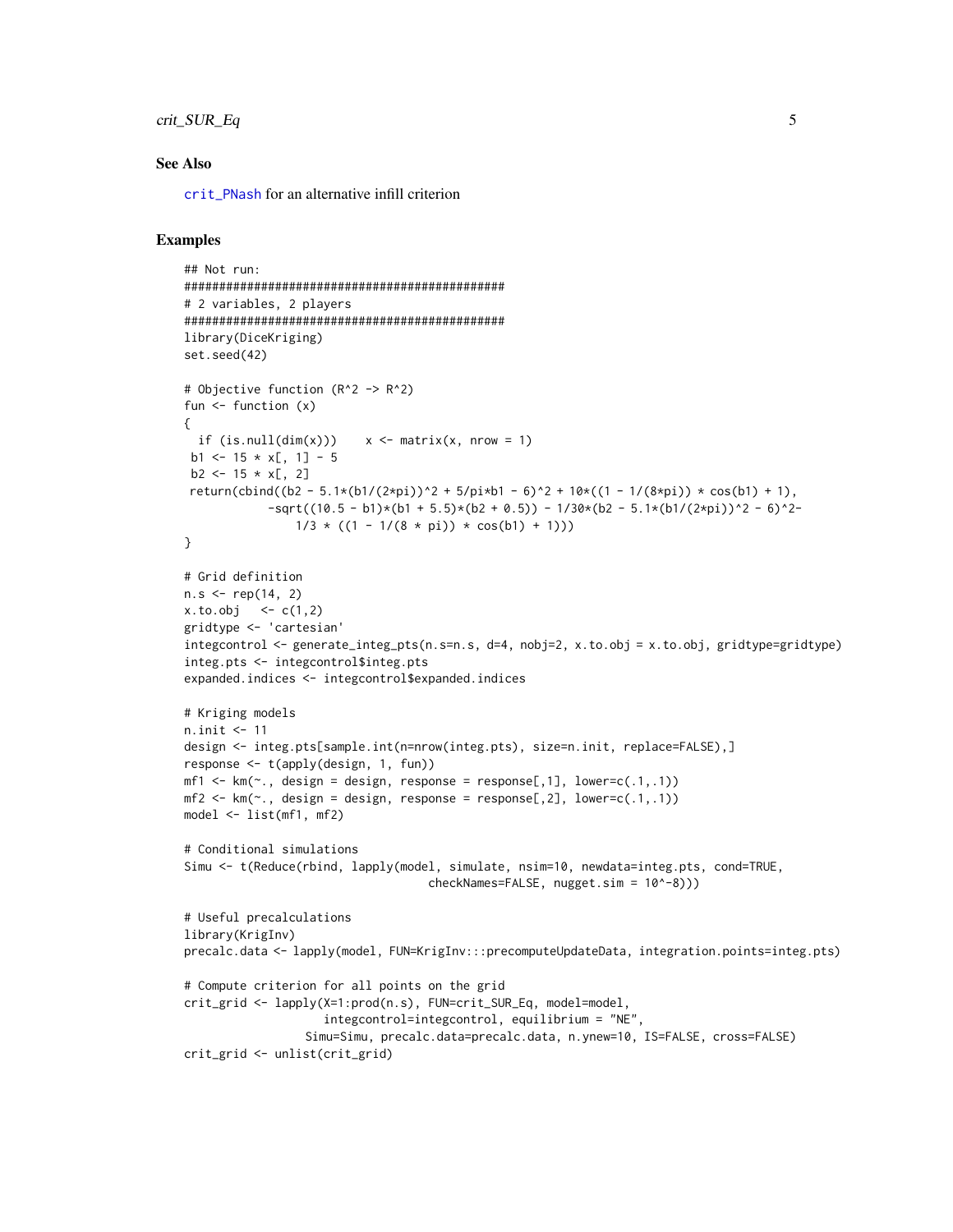```
# Draw contour of the criterion
filled.contour(seq(0, 1, length.out = n.s[1]), seq(0, 1, length.out = n.s[2]),
               matrix(pmax(0, crit_grid), n.s[1], n.s[2]), main = "SUR criterion",
               xlab = expression(x[1]), ylab = expression(x[2]), color = terrain.colors,
               plot.axes = \{axis(1); axis(2);points(design[,1], design[,2], pch = 21, bg = "white")
                           }
)
## End(Not run)
```
filter\_for\_Game *All-purpose filter*

# Description

Select candidate points for conditional simulations or for criterion evaluation, based on a "window" or a probability related to the equilibrium at hand.

# Usage

```
filter_for_Game(n.s.target, model = NULL, predictions = NULL,
  type = "window", equilibrium = "NE", integcontrol, options = NULL,
  ncores = 1, random = TRUE, include.obs = FALSE, min.crit = 1e-12,
  n\tan p = NULL, \nNadir = NULL)
```
# Arguments

| n.s.target   | scalar or vector of number of strategies (one value per player) to select. For NE, if<br>n.s. target is a scalar then each player will have round(n.s. target "(1/nobj)<br>strategies.                                                 |
|--------------|----------------------------------------------------------------------------------------------------------------------------------------------------------------------------------------------------------------------------------------|
| model        | is a list of nobj nobj km objects                                                                                                                                                                                                      |
| predictions  | is a list of size nobj                                                                                                                                                                                                                 |
| type         | either "window", "PND" or "Pnash", see details                                                                                                                                                                                         |
| equilibrium  | either 'NE', 'KSE' or 'NKSE' for Nash/Kalai-Smoridinsky/Nash-Kalai-Smoridinsky<br>equilibria                                                                                                                                           |
| integcontrol | is a list containing: integ.pts, a [npts x dim] matrix defining the grid,<br>expanded. indices a matrix containing the indices of the integ.pts on the grid<br>and n.s., a nobj vector containting the number of strategies per player |
| options      | a list containing either the window (matrix or target) or the parameters for Pnash:<br>method ("simu" or "exact") and nsim                                                                                                             |
| ncores       | $mclapply$ is used if $> 1$ for parallel evaluation                                                                                                                                                                                    |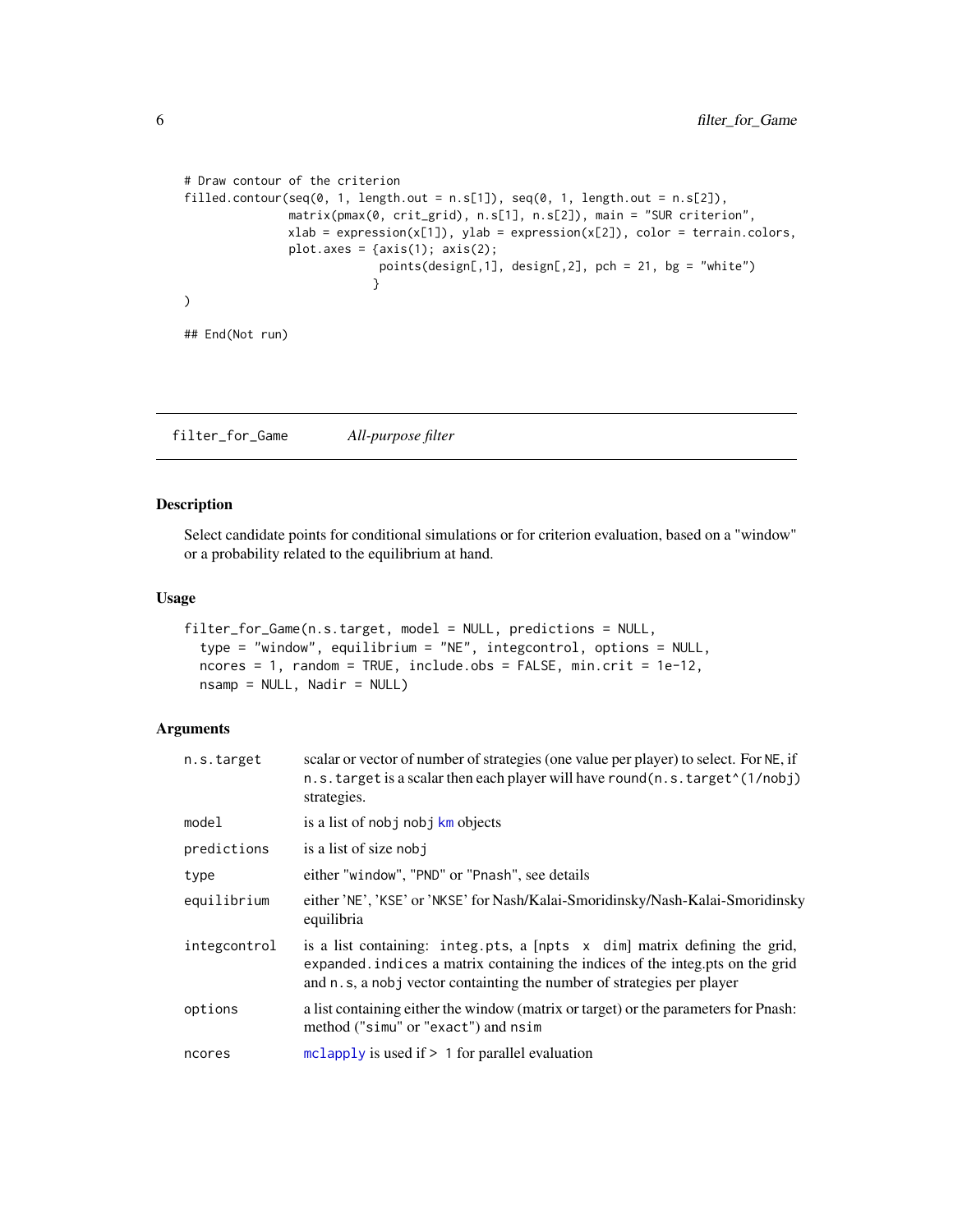<span id="page-6-0"></span>

| random      | Boolean. If FALSE, the best points according to the filter criterion are chosen,<br>otherwise the points are chosen by random sampling with weights proportional<br>to the criterion. |
|-------------|---------------------------------------------------------------------------------------------------------------------------------------------------------------------------------------|
| include.obs | Boolean. If TRUE, the observations are included to the filtered set.                                                                                                                  |
| min.crit    | Minimal value for the criterion, useful if random $=$ TRUE.                                                                                                                           |
| nsamp       | number of samples to estimate the probability of non-domination, useful when<br>type=PND and $nobi>3$ .                                                                               |
| Nadir       | optional vector of size nobj. Replaces the nadir point for KSE. If only a subset<br>of values needs to be defined, the other coordinates can be set to Inf.                           |

#### Details

If type == "windows", points are ranked based on their distance to option\$window (when it is a target vector), or based on the probability that the response belongs to option\$window. The other options, "PND" (probability of non-domination, i.e., of not being dominated by the current Pareto front) and "Pnash" (probability of realizing a Nash equilibrium) base the ranking of points on the associated probability.

# Value

List with two elements: I indices selected and crit the filter metric at all candidate points

<span id="page-6-1"></span>generate\_integ\_pts *Strategy generation*

# Description

Preprocessing to link strategies and designs.

### Usage

```
generate_integ_pts(n.s, d, nobj, x.to.obj = NULL, gridtype = "cartesian",
 equilibrium = "NE", 1b = rep(0, d), ub = rep(1, d),
  include. obs = FALSE, model = NULL, seed = 42)
```
# Arguments

| n.s      | scalar or vector. If scalar, total number of strategies (to be divided equally among<br>players), otherwise number of strategies per player. |
|----------|----------------------------------------------------------------------------------------------------------------------------------------------|
| d        | number of variables                                                                                                                          |
| nobi     | number of objectives (or players)                                                                                                            |
| x.to.obj | vector allocating variables to objectives. If not provided, default is 1:nobj,<br>assuming that d=nob i                                      |
| gridtype | either "cartesian" or "lhs", or a vector to define a different type for each<br>player.                                                      |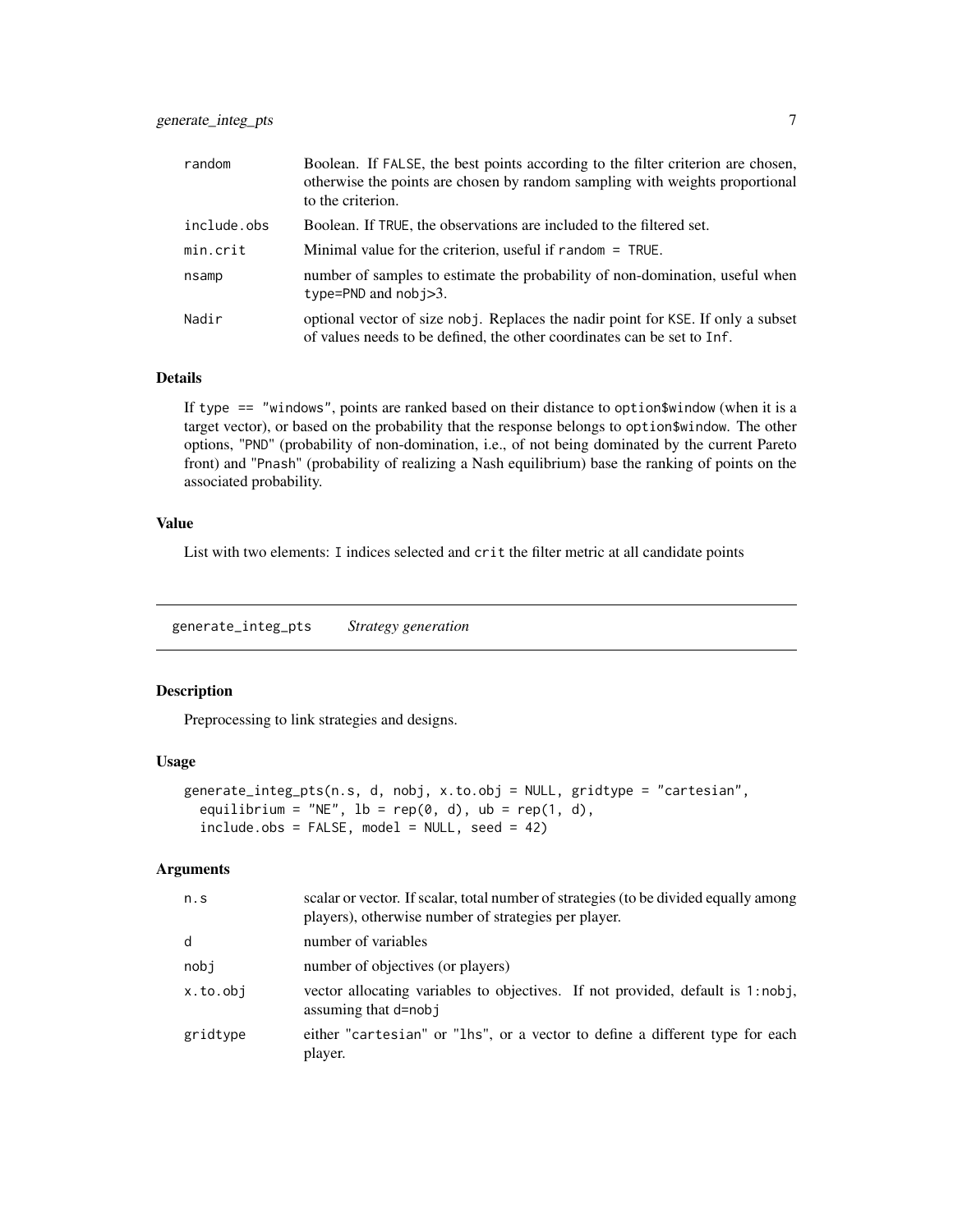<span id="page-7-0"></span>

| equilibrium | either "NE", "KSE", "CKSE" or "NKSE"                                                                           |
|-------------|----------------------------------------------------------------------------------------------------------------|
| lb, ub      | vectors specifying the bounds of the design space, by default [0,1] <sup>^</sup> d                             |
| include.obs | Boolean, if TRUE observations given in model ex are added to the integration<br>points (only for KSE and CKSE) |
| model       | optional list of km models (used if include . obs=TRUE)                                                        |
| seed        | random seed used by lhsDesign                                                                                  |
|             |                                                                                                                |

# Value

A list containing two matrices, integ.pts the design of experiments and expanded.indices the corresponding indices (for NE), and the vector n.s

#### Examples

## Not run: ############################################## ### 4 variables, 2 players, no filter ##############################################

```
# Create a 11x8 lattice based on 2 LHS designs
n.s < -c(11,8)gridtype = "lhs"
# 4D space is split in 2
x. to. obj < -c(1, 1, 2, 2)integcontrol <- generate_integ_pts(n.s=n.s, d=4, nobj=2, x.to.obj = x.to.obj, gridtype=gridtype)
pairs(integcontrol$integ.pts)
# Create a simple 11x11 grid
integcontrol <- generate_integ_pts(n.s=11^2, d=2, nobj=2, gridtype="cartesian")
```

```
pairs(integcontrol$integ.pts)
```
## End(Not run)

getEquilibrium *Equilibrium computation of a discrete game for a given matrix with objectives values*

#### Description

Computes the equilibrium of three types of games, given a matrix of objectives (or a set of matrices) and the structure of the strategy space.

#### Usage

```
getEquilibrium(Z, equilibrium = c("NE", "NKSE", "KSE", "CKSE"), nobj = 2,
  n.s, expanded.indices = NULL, return.design = FALSE, sorted = FALSE,
  cross = FALSE, kweights = NULL, Nadir = NULL)
```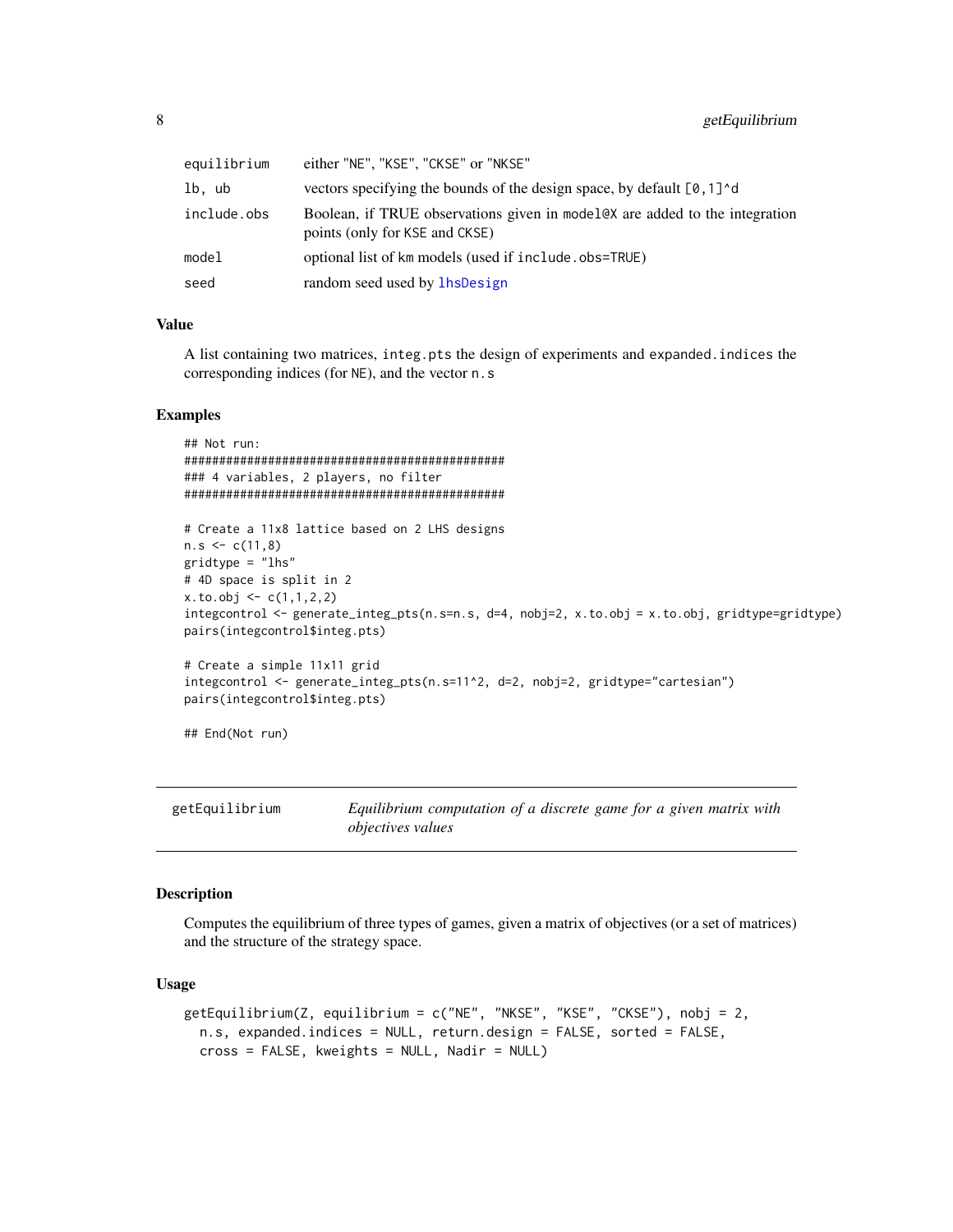# <span id="page-8-0"></span>getEquilibrium 9

#### **Arguments**

| Z                | is a matrix of size [npts x nsim*nobj] of objective values, see details,                                                                           |
|------------------|----------------------------------------------------------------------------------------------------------------------------------------------------|
| equilibrium      | considered type, one of "NE", "NKSE", "KSE", "CKSE"                                                                                                |
| nobj             | nb of objectives (or players)                                                                                                                      |
| n.S              | scalar of vector. If scalar, total number of strategies (to be divided equally among<br>players), otherwise number of strategies per player.       |
| expanded.indices |                                                                                                                                                    |
|                  | is a matrix containing the indices of the integ.pts on the grid, see generate_integ_pts                                                            |
| return.design    | Boolean; if TRUE, the index of the optimal strategy is returned (otherwise only<br>the pay-off is returned)                                        |
| sorted           | Boolean; if TRUE, the last column of expanded indices is assumed to be sorted<br>in increasing order. This provides a substantial efficiency gain. |
| cross            | Should the simulation be crossed? (May be dropped in future versions)                                                                              |
| kweights         | kriging weights for CKS (TESTING)                                                                                                                  |
| Nadir            | optional vector of size nobj. Replaces the nadir point for KSE. Some coordinates<br>can be set to NULL.                                            |

# Details

If nsim=1, each line of Z contains the pay-offs of the different players for a given strategy s: [obj1(s), obj2(s), ...]. The position of the strategy s in the grid is given by the corresponding line of expanded.indices. If nsim>1, (vectorized call) Z contains different trajectories for each pay-off: each line is  $[obj1_1(x), obj1_2(x), ... obj2_1(x), obj2_2(x), ...].$ 

# Examples

```
## Not run:
## Setup
fun <- function (x)
{
  if (is.null(dim(x)))  x \leq matrix(x, nrow = 1)b1 \le -15 \times x[, 1] - 5b2 \le -15 \times x[, 2]return(cbind((b2 - 5.1*(b1/(2*pi))^2 + 5/pi*b1 - 6)^2 + 10*((1 - 1/(8*pi)) * cos(b1) + 1),
            -sqrt((10.5 - b1)*(b1 + 5.5)*(b2 + 0.5)) - 1/30*(b2 - 5.1*(b1/(2*pi))^2 - 6)^2-1/3 * ((1 - 1/(8 * pi)) * cos(b1) + 1)))}
d \leftarrow nobj \leftarrow 2# Generate grid of strategies for Nash and Nash-Kalai-Smorodinsky
n.s < -c(11,11) # number of strategies per player
x.to.obj <- 1:2 # allocate objectives to players
integcontrol <- generate_integ_pts(n.s=n.s,d=d,nobj=nobj,x.to.obj=x.to.obj,gridtype="cartesian")
integ.pts <- integcontrol$integ.pts
expanded.indices <- integcontrol$expanded.indices
```
# Compute the pay-off on the grid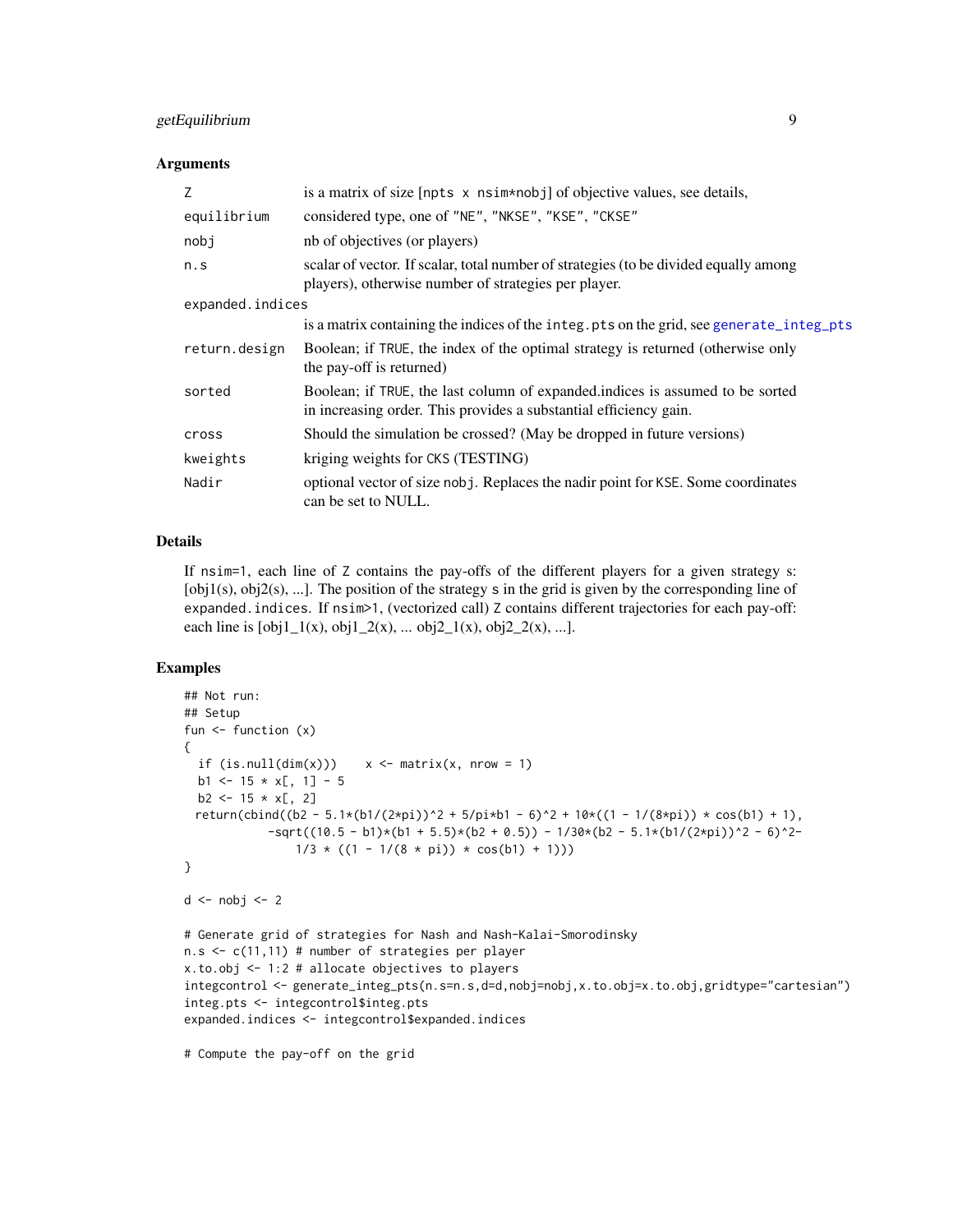```
response.grid <- t(apply(integ.pts, 1, fun))
# Compute the Nash equilibrium (NE)
trueEq <- getEquilibrium(Z = response.grid, equilibrium = "NE", nobj = nobj, n.s = n.s,
                         return.design = TRUE, expanded.indices = expanded.indices,
                         sorted = !is.unsorted(expanded.indices[,2]))
# Pay-off at equilibrium
print(trueEq$NEPoff)
# Optimal strategy
print(integ.pts[trueEq$NE,])
# Index of the optimal strategy in the grid
print(expanded.indices[trueEq$NE,])
# Plots
par(mfrow = c(1,2))plotGameGrid(fun = fun, n.grid = n.s, x.to.obj = x.to.obj, integcontrol=integcontrol,
             equilibrium = "NE")
# Compute KS equilibrium (KSE)
trueKSEq <- getEquilibrium(Z = response.grid, equilibrium = "KSE", nobj = nobj,
                      return.design = TRUE, sorted = !is.unsorted(expanded.indices[,2]))
# Pay-off at equilibrium
print(trueKSEq$NEPoff)
# Optimal strategy
print(integ.pts[trueKSEq$NE,])
plotGameGrid(fun = fun, n.grid = n.s, integcontrol=integcontrol,
             equilibrium = "KSE", fun.grid = response.grid)
# Compute the Nash equilibrium (NE)
trueNKSEq <- getEquilibrium(Z = response.grid, equilibrium = "NKSE", nobj = nobj, n.s = n.s,
                         return.design = TRUE, expanded.indices = expanded.indices,
                         sorted = !is.unsorted(expanded.indices[,2]))
# Pay-off at equilibrium
print(trueNKSEq$NEPoff)
# Optimal strategy
print(integ.pts[trueNKSEq$NE,])
# Index of the optimal strategy in the grid
print(expanded.indices[trueNKSEq$NE,])
# Plots
plotGameGrid(fun = fun, n.grid = n.s, x.to.obj = x.to.obj, integcontrol=integcontrol,
             equilibrium = "NKSE")
## End(Not run)
```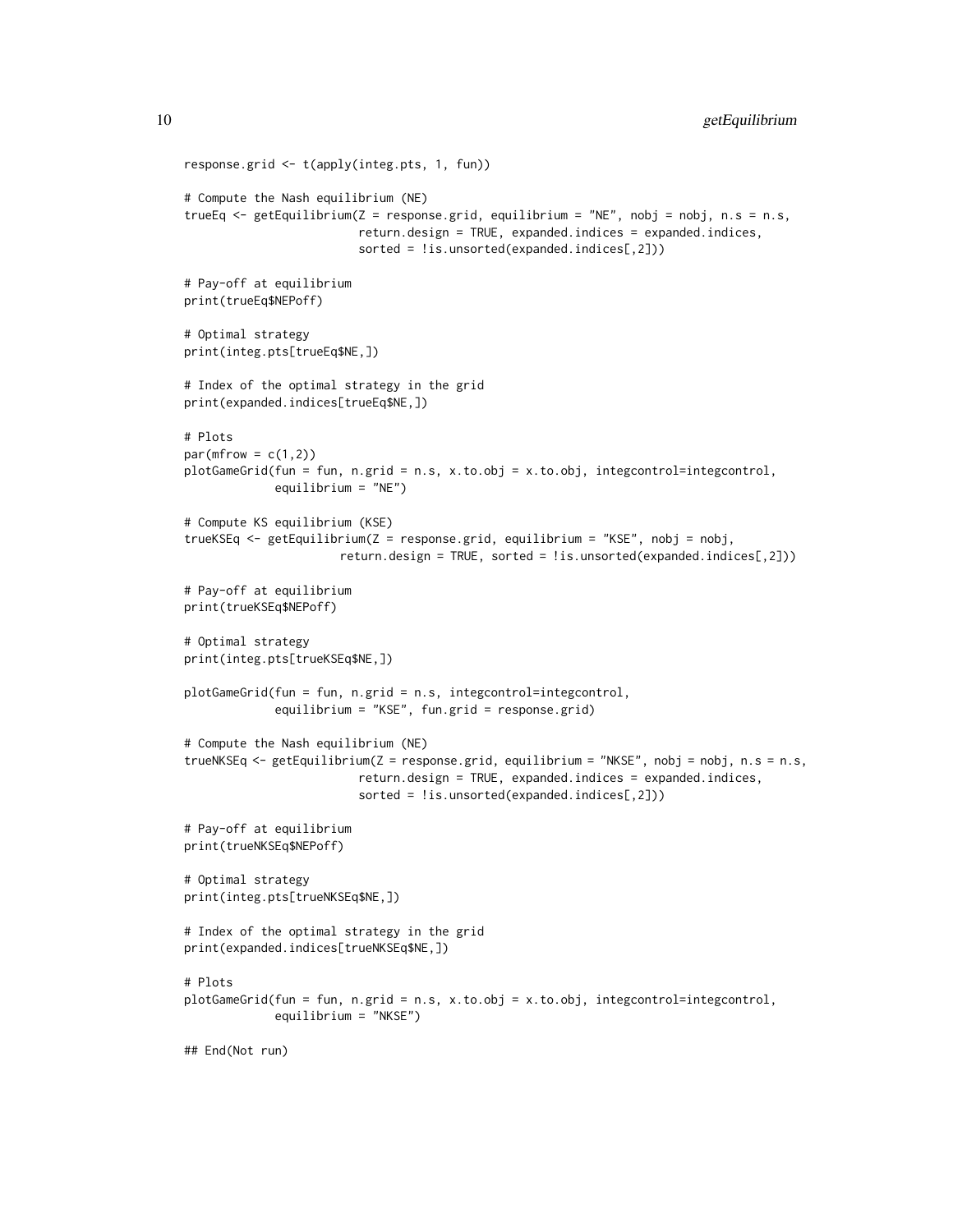<span id="page-10-0"></span>

#### Description

Sequential strategies for finding game equilibria in a black-box setting (expensive pay-off evaluations, no derivatives). Handles noiseless or noisy evaluations. Two acquisition functions are available. Graphical outputs can be generated automatically.

#### Details

Important functions: [solve\\_game](#page-16-1) [plotGame](#page-13-1)

#### Author(s)

Victor Picheny, Mickael Binois

#### References

V. Picheny, M. Binois, A. Habbal (2016+), A Bayesian Optimization approach to find Nash equilibria, *https://arxiv.org/abs/1611.02440*.

M. Binois, V. Picheny, A. Habbal, "The Kalai-Smorodinski solution for many-objective Bayesian optimization", NIPS BayesOpt workshop, December 2017, Long Beach, USA, *https://bayesopt.github.io/papers/2017/28.pdf*.

#### See Also

[DiceKriging](#page-0-0), [DiceOptim](#page-0-0), [KrigInv](#page-0-0), [GPareto](#page-0-0)

```
## Not run:
# To use parallel computation (turn off on Windows)
library(parallel)
parallel <- FALSE # TRUE #
if(parallel) ncores <- detectCores() else ncores <- 1
```

```
##############################################
# 2 variables, 2 players, Nash equilibrium
# Player 1 (P1) wants to minimize fun1 and player 2 (P2) fun2
# P1 chooses x2 and P2 x2
##############################################
# First, define objective function fun: (x1,x2) -> (fun1,fun2)
```

```
fun <- function (x)
{
```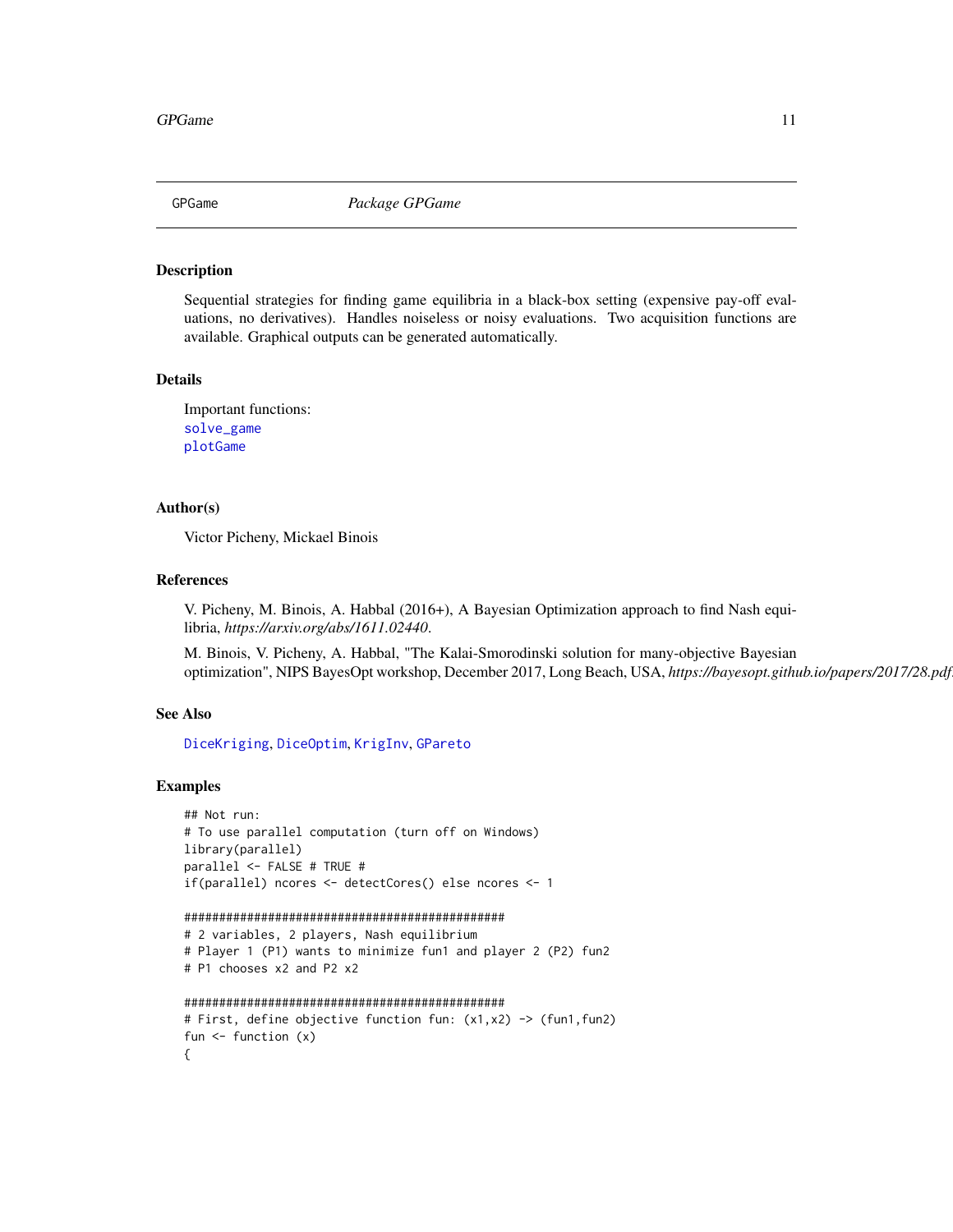```
if (is.null(dim(x)))  x \leq matrix(x, nrow = 1)b1 \le -15 \times x[, 1] - 5b2 \le -15 \times x[, 2]return(cbind((b2 - 5.1*(b1/(2*pi))^2 + 5/pi*b1 - 6)^2 + 10*((1 - 1/(8*pi)) * cos(b1) + 1),
            -sqrt((10.5 - b1)*(b1 + 5.5)*(b2 + 0.5)) - 1/30*(b2 - 5.1*(b1/(2*pi))^2 - 6)^2-1/3 * ((1 - 1/(8 * pi)) * cos(b1) + 1)))}
##############################################
# x.to.obj indicates that P1 chooses x1 and P2 chooses x2
x. to. obj < -c(1, 2)##############################################
# Define a discretization of the problem: each player can choose between 21 strategies
# The ensemble of combined strategies is a 21x21 cartesian grid
# n.s is the number of strategies (vector)
n.s < - rep(21, 2)# gridtype is the type of discretization
gridtype <- 'cartesian'
integcontrol <- list(n.s=n.s, gridtype=gridtype)
##############################################
# Run solver with 6 initial points, 14 iterations
n.init <- 6 # number of initial points (space-filling)
n.ite <- 14 # number of iterations (sequential infill points)
res <- solve_game(fun, equilibrium = "NE", crit = "sur", n.init=n.init, n.ite=n.ite,
                  d = 2, nobj=2, x.to.obj = x.to.obj, integcontrol=integcontrol,
                  ncores = ncores, trace=1, seed=1)
##############################################
# Get estimated equilibrium and corresponding pay-off
NE <- res$Eq.design
Poff <- res$Eq.poff
##############################################
# Draw results
plotGame(res)
##############################################
# See solve_game for other examples
##############################################
## End(Not run)
```
nonDom *Generic non-domination computation*

<span id="page-11-0"></span>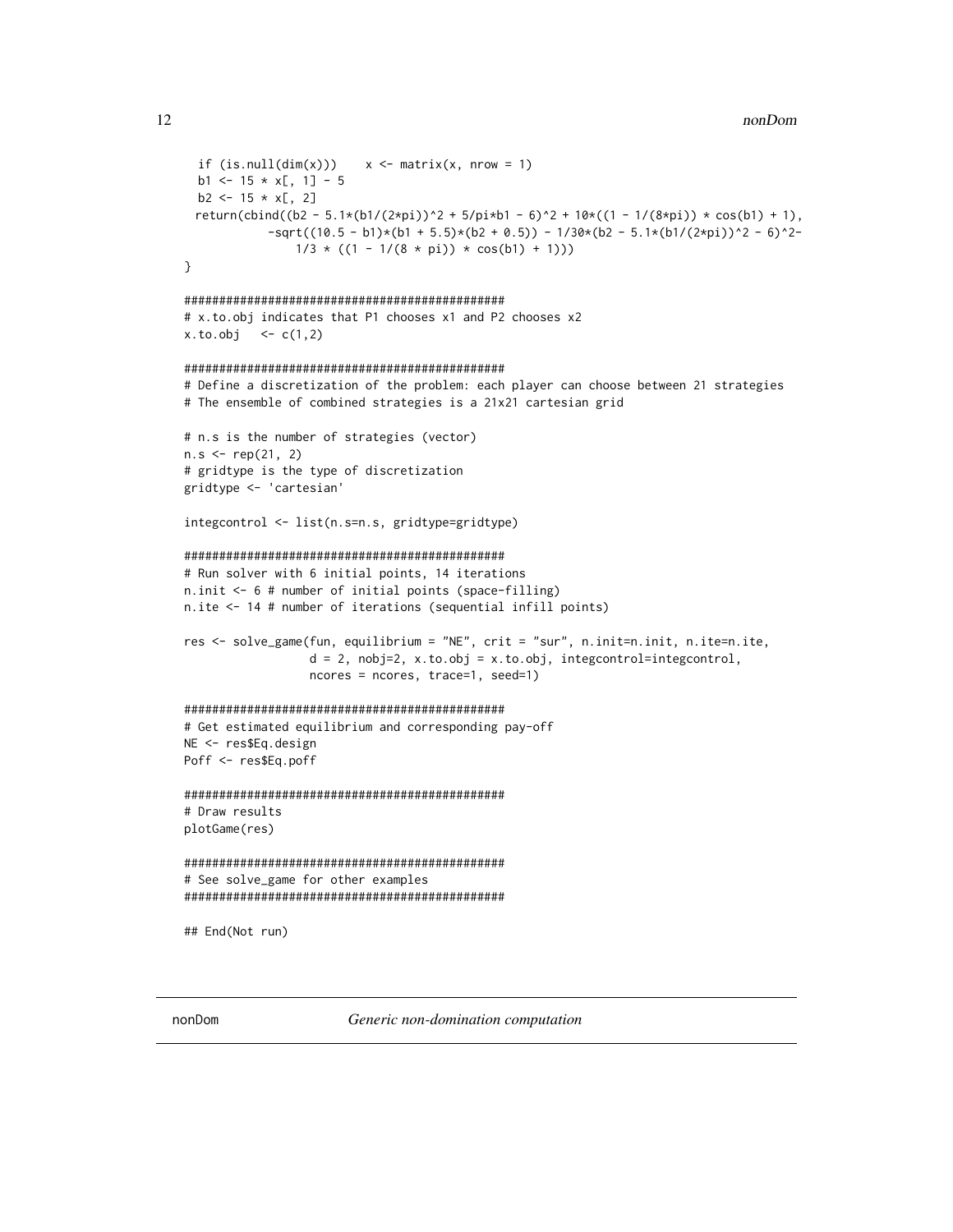#### nonDom and the state of the state of the state of the state of the state of the state of the state of the state of the state of the state of the state of the state of the state of the state of the state of the state of the

#### Description

Extract non-dominated points from a set, or with respect to a reference Pareto front

#### Usage

```
nonDom(points, ref = NULL, return.idx = FALSE)
```
# Arguments

| points     | matrix (one point per row) from which to extract non-dominated points, or, if a<br>reference ref is provided, non-dominated points with respect to ref |
|------------|--------------------------------------------------------------------------------------------------------------------------------------------------------|
| ref        | matrix (one point per row) of reference (faster if they are already Pareto optimal)                                                                    |
| return.idx | if TRUE, return indices instead of points                                                                                                              |

# Details

Use Kung non-domination sorting

#### Value

Non-dominated points from points, unless a ref is provided, in which case return points from points non-dominated by ref. If return.idx is TRUE, only returns indices

#### References

Kung, H. T., Luccio, F., & Preparata, F. P. (1975). On finding the maxima of a set of vectors. Journal of the ACM (JACM), 22(4), 469-476.

```
## Not run:
d \le -6n < -1000n2 <- 1000
test \leq matrix(runif(d * n), n)
ref \leq matrix(runif(d * n), n)
indPF <- nonDom(ref, return.idx = TRUE)
all(nonDom(ref) == ref[indPF,])system.time(res <- nonDom(test, ref[indPF,,drop = FALSE], return.idx = TRUE))
res2 \leq rep(NA, n2)library(emoa)
t0 \leq Sys.time()
for(i in 1:n2){
  res2[i] <- !is_dominated(t(rbind(test[i,, drop = FALSE], ref[indPF,])))[1]
}
print(Sys.time() - t0)
```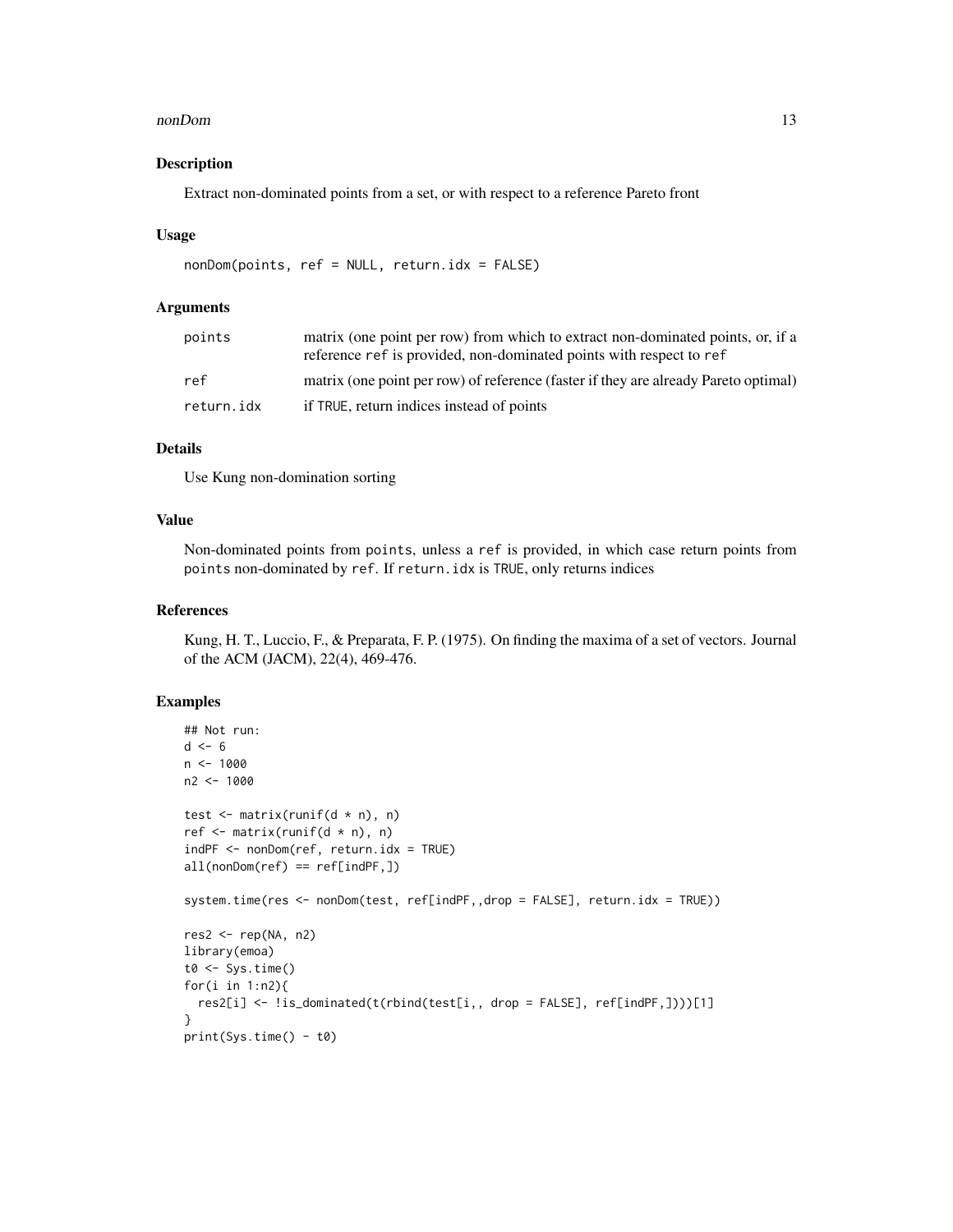```
all(res == which(res2))all(nonDom(test, ref) == test[res2,])
```
## End(Not run)

<span id="page-13-1"></span>plotGame *Plot equilibrium search result (2-objectives only)*

# Description

Plot equilibrium search result (2-objectives only)

# Usage

```
plotGame(res, equilibrium = "NE", add = FALSE, UQ_eq = TRUE,
  simus = NULL, integcontrol = NULL, simucontrol = NULL, Nadir = NULL,
 ncores = 1
```
# Arguments

| res          | list returned by solve_game                                                                                                                                 |
|--------------|-------------------------------------------------------------------------------------------------------------------------------------------------------------|
| equilibrium  | either "NE" for Nash, "KSE" for Kalai-Smoridinsky and "NKSE" for Nash-Kalai-<br>Smoridinsky                                                                 |
| add          | logical; if TRUE adds the first graphical output to an already existing plot; if<br>FALSE, (default) starts a new plot                                      |
| $UQ$ $eq$    | logical; should simulations of the equilibrium be displayed?                                                                                                |
| simus        | optional matrix of conditional simulation if UQ_Eq is TRUE                                                                                                  |
| integcontrol | list with n.s element (maybe n.s should be returned by solve_game).<br>See:<br>solve_game.                                                                  |
| simucontrol  | optional list for handling conditional simulations. See solve_game.                                                                                         |
| Nadir        | optional vector of size nobj. Replaces the nadir point for KSE. If only a subset<br>of values needs to be defined, the other coordinates can be set to Inf. |
| ncores       | number of CPU available $(> 1$ makes mean parallel TRUE)                                                                                                    |

```
## Not run:
library(GPareto)
library(parallel)
# Turn off on Windows
parallel <- FALSE # TRUE
ncores <- 1
if(parallel) ncores <- detectCores()
```
<span id="page-13-0"></span>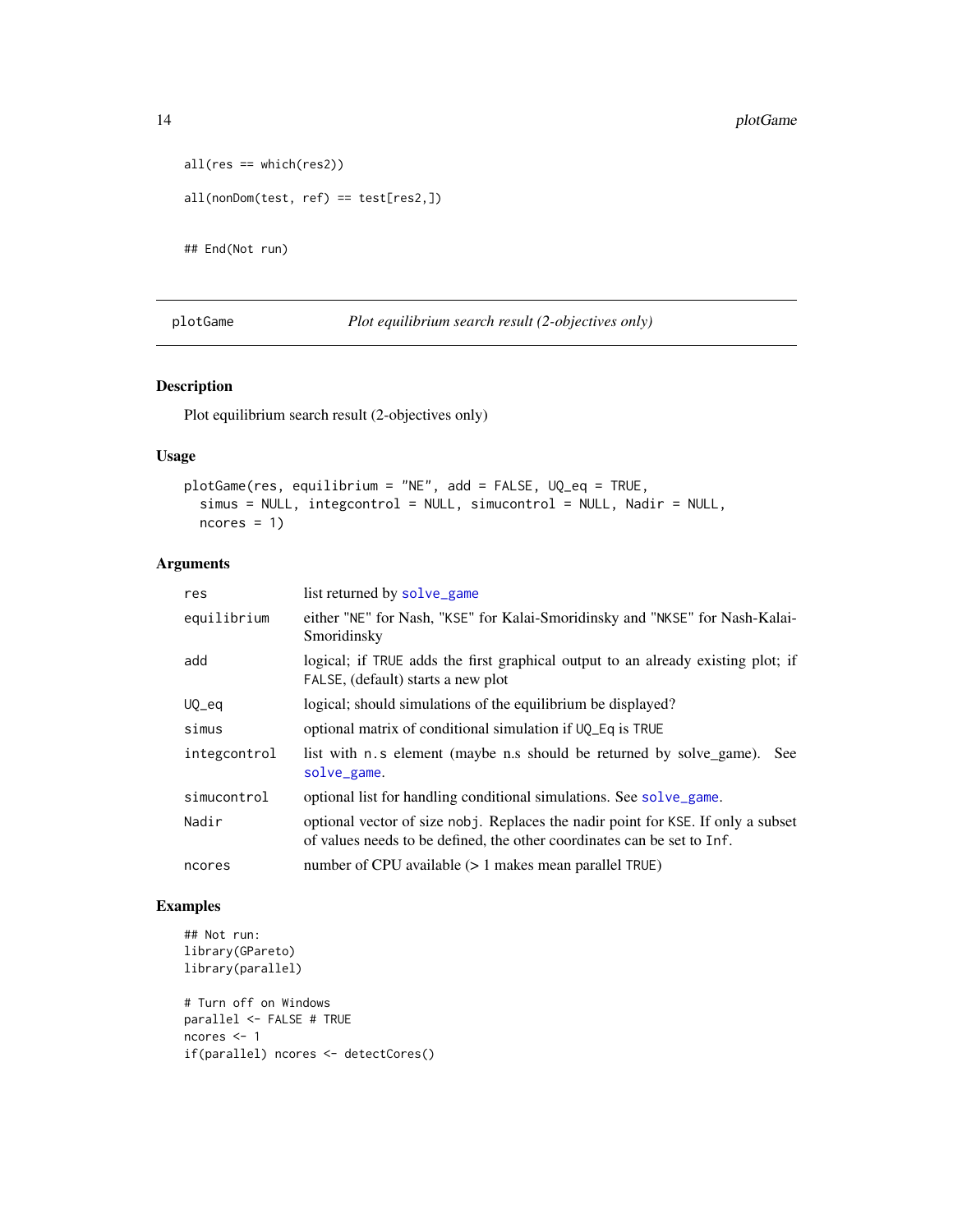## <span id="page-14-0"></span>plotGameGrid 15

```
cov.reestim <- TRUE
n.sim <- 20
n.ynew <- 20
IS <- TRUE
set.seed(1)
pb <- "P1" # 'P1' 'PDE' 'Diff'
fun <- P1
equilibrium = "NE"
d \le -2nobj \leq 2n.init <- 20
n.ite <- 4
model.trend <- ~1
n.s <- rep(31, 2) #31
x. to. obj < -c(1,2)gridtype <- 'cartesian'
nsimPoints <- 800
ncandPoints <- 200
sur_window_filter <- NULL
sur_pnash_filter <- NULL
Pnash_only_filter <- NULL
res <- solve_game(fun, equilibrium = equilibrium, crit = "sur", model = NULL, n.init=n.init,
 n.ite = n.ite, nobj=nobj, x.to.obj = x.to.obj, integcontrol=list(n.s=n.s, gridtype=gridtype),
  simucontrol=list(n.ynew=n.ynew, n.sim=n.sim, IS=IS), ncores = ncores, d = d,
 filtercontrol=list(filter=sur_window_filter, nsimPoints=nsimPoints, ncandPoints=ncandPoints),
  kmcontrol=list(model.trend=model.trend), trace=3,
  seed=1)
plotGame(res, equilibrium = equilibrium)
dom <- matrix(c(0,0,1,1),2)
plotGameGrid("P1", graphs = "objective", domain = dom, n.grid = 51, equilibrium = equilibrium)
plotGame(res, equilibrium = equilibrium, add = TRUE)
```
## End(Not run)

plotGameGrid *Visualisation of equilibrium solution in input/output space*

#### Description

Plot equilibrium for 2 objectives test problems with evaluations on a grid. The number of variables is not limited.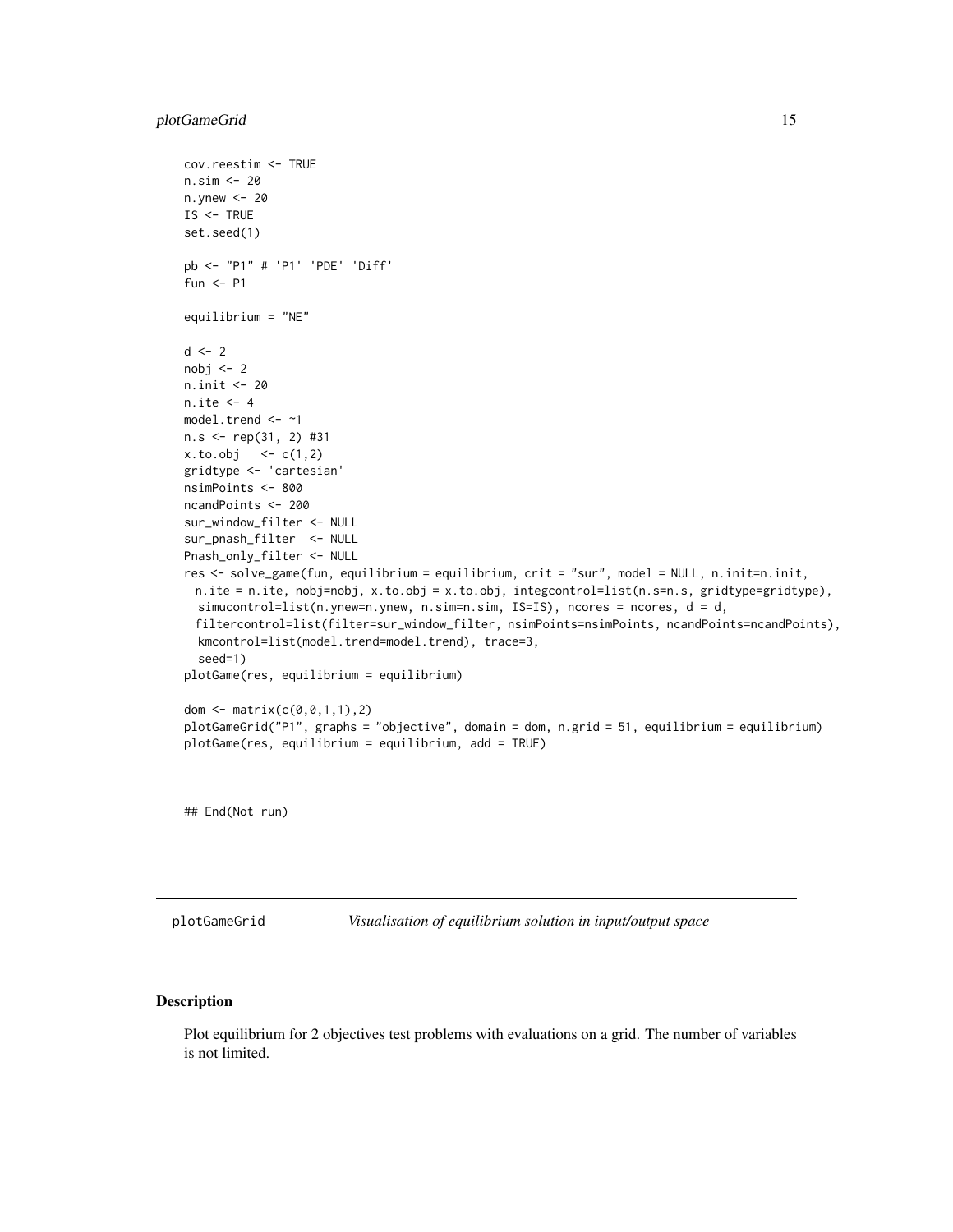```
plotGameGrid(fun = NULL, domain = NULL, n.grid, graphs = c("both",
  "design", "objective"), x.to.obj = NULL, integcontrol = NULL,
  equilibrium = c("NE", "KSE", "CKSE", "NKSE"), fun.grid = NULL,
 Nadir = NULL, ...)
```
# Arguments

| fun                    | name of the function considered                                                                                                                             |
|------------------------|-------------------------------------------------------------------------------------------------------------------------------------------------------------|
| domain                 | optional matrix for the bounds of the domain (for now $[0,1]$ <sup><math>\wedge</math></sup> d only), (two<br>columns matrix with min and max)              |
| n.grid                 | number of divisions of the grid in each dimension (must correspond to n.s for<br>Nash equilibriums)                                                         |
| graphs                 | either "design", "objective" or "both" (default) for which graph to display                                                                                 |
| x.to.obj, integcontrol |                                                                                                                                                             |
|                        | see solve_game (for Nash equilibrium only)                                                                                                                  |
| equilibrium            | either "NE" for Nash, "KSE" for Kalai-Smoridinsky and "NKSE" for Nash-Kalai-<br>Smoridinsky                                                                 |
| fun.grid               | optional matrix containing the values of fun at integ.pts. Computed if not<br>provided.                                                                     |
| Nadir                  | optional vector of size nobj. Replaces the nadir point for KSE. If only a subset<br>of values needs to be defined, the other coordinates can be set to Inf. |
| $\cdots$               | further arguments to fun                                                                                                                                    |
|                        |                                                                                                                                                             |

#### Value

list returned by invisible() with elements:

- trueEqdesign design corresponding to equilibrium value trueEq
- trueEqPoff corresponding values of the objective
- trueParetoFront Pareto front
- response.grid
- integ.pts, expanded.indices

```
## Not run:
library(GPareto)
## 2 variables
dom <- matrix(c(0, 0, 1, 1), 2)plotGameGrid("P1", domain = dom, n.grid = 51, equilibrium = "NE")
plotGameGrid("P1", domain = dom, n.grid = rep(31,2), equilibrium = "NE") ## As in the tests
plotGameGrid("P1", domain = dom, n.grid = 51, equilibrium = "KSE")
plotGameGrid("P1", domain = dom, n.grid = rep(31,2), equilibrium = "NKSE")
```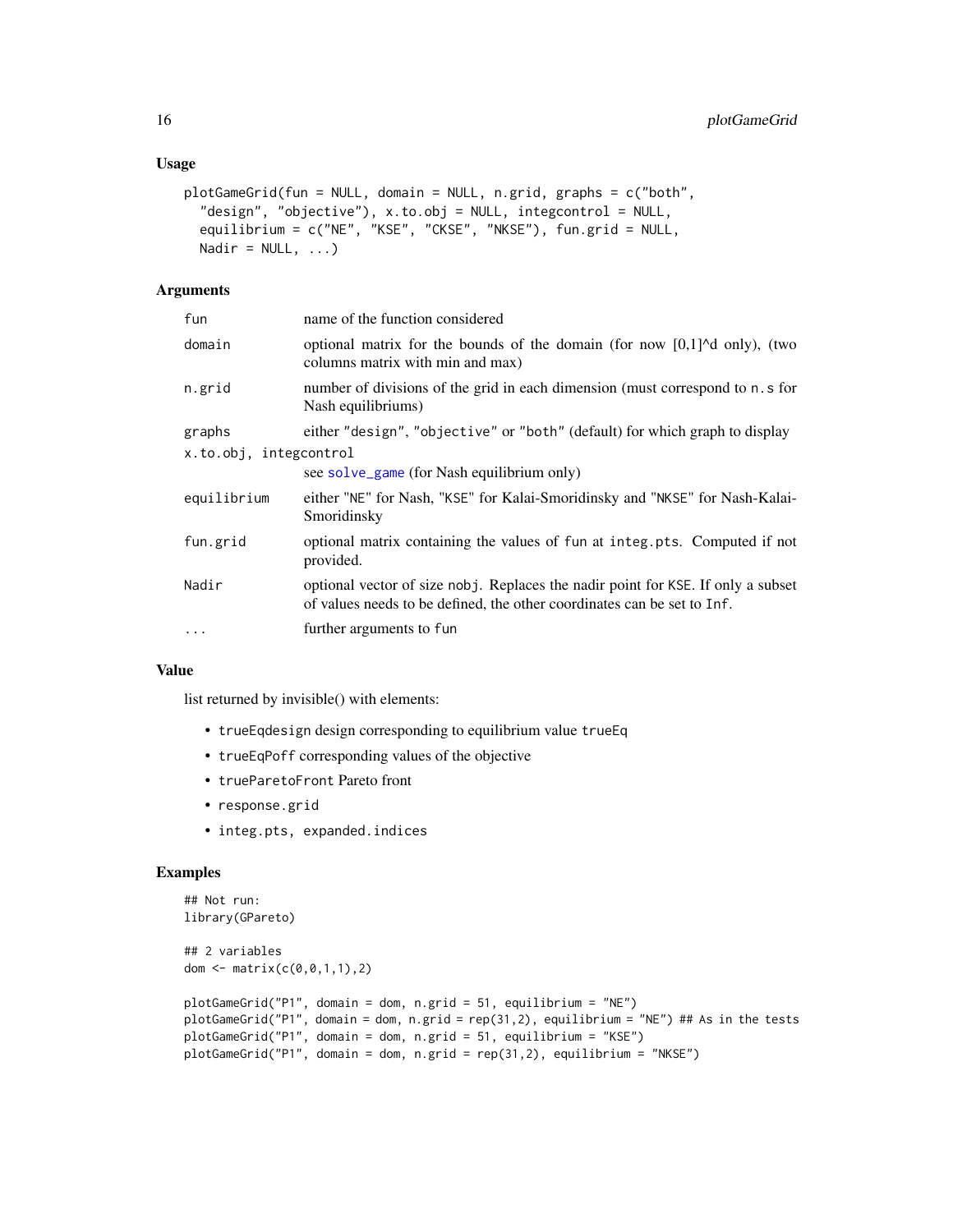# <span id="page-16-0"></span>solve\_game 17

```
plotGameGrid("P1", graphs = "design", domain = dom, n.grid = rep(31,2), equilibrium = "NKSE")
## 4 variables
dom \leq matrix(rep(c(0,1), each = 4), 4)
plotGameGrid("ZDT3", domain = dom, n.grid = 25, equilibrium = "NE", x.to.obj = c(1,1,2,2))
```
## End(Not run)

<span id="page-16-1"></span>solve\_game *Main solver*

### Description

Main function to solve games.

#### Usage

```
solve_game(fun, ..., equilibrium = "NE", crit = "sur", model = NULL,
 n.init = NULL, n.ite, d, nobj, x.to.obj = NULL, noise.var = NULL,
 Nadir = NULL, integcontrol = NULL, simucontrol = NULL,
 filtercontrol = NULL, kmcontrol = NULL, returncontrol = NULL,
 ncores = 1, trace = 1, seed = NULL)
```
# Arguments

| fun         | fonction with vectorial output                                                                                                                                                                                                                                                                                                              |
|-------------|---------------------------------------------------------------------------------------------------------------------------------------------------------------------------------------------------------------------------------------------------------------------------------------------------------------------------------------------|
| $\cdots$    | additional parameter to be passed to fun                                                                                                                                                                                                                                                                                                    |
| equilibrium | either 'NE', 'KSE', 'CKSE' or 'NKSE' for Nash / Kalai-Smorodinsky / Copula-<br>Kalai-Smorodinsky / Nash-Kalai-Smorodinsky equilibria                                                                                                                                                                                                        |
| crit        | 'sur' (default) is available for all equilibria, 'psim' and 'pex' are available for<br>Nash                                                                                                                                                                                                                                                 |
| model       | list of km models                                                                                                                                                                                                                                                                                                                           |
| n.init      | number of points of the initial design of experiments if no model is given                                                                                                                                                                                                                                                                  |
| n.ite       | number of iterations of sequential optimization                                                                                                                                                                                                                                                                                             |
| d           | variable dimension                                                                                                                                                                                                                                                                                                                          |
| nobj        | number of objectives (players)                                                                                                                                                                                                                                                                                                              |
| x.to.obj    | for NE and NKSE, which variables for which objective                                                                                                                                                                                                                                                                                        |
| noise.var   | noise variance. Either a scalar (same noise for all objectives), a vector (constant<br>noise, different for each objective), a function (type closure) with vectorial out-<br>put (variable noise, different for each objective) or "given_by_fn", see Details.<br>If not provided, noise. var is taken as the average of model@noise. var. |
| Nadir       | optional vector of size nobj. Replaces the nadir point for KSE. If only a subset<br>of values needs to be defined, the other coordinates can be set to Inf.                                                                                                                                                                                 |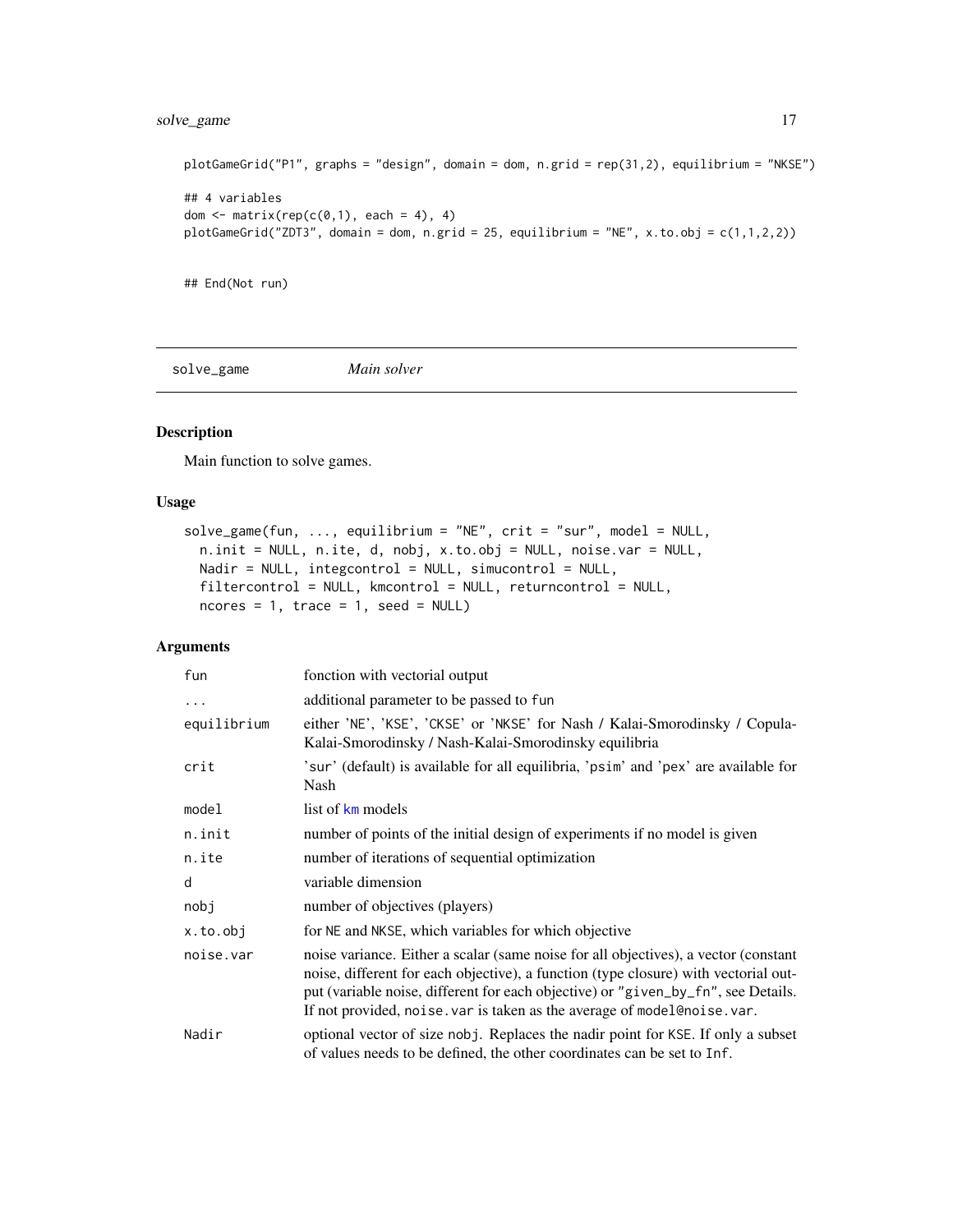| integcontrol  | optional list for handling integration points. See Details.                                            |
|---------------|--------------------------------------------------------------------------------------------------------|
| simucontrol   | optional list for handling conditional simulations. See Details.                                       |
| filtercontrol | optional list for handling filters. See Details.                                                       |
| kmcontrol     | optional list for handling km models. See Details.                                                     |
| returncontrol | optional list for choosing return options. See Details.                                                |
| ncores        | number of CPU available $(>1$ makes mean parallel TRUE)                                                |
| trace         | controls the level of printing: $\theta$ (no printing), 1 (minimal printing), 3 (detailed<br>printing) |
| seed          | to fix the random variable generator                                                                   |

#### **Details**

If noise.var="given\_by\_fn", fn returns a list of two vectors, the first being the objective functions and the second the corresponding noise variances.

integcontrol controls the way the design space is discretized. One can directly provide a set of points integ.pts with corresponding indices expanded.indices (for NE). Otherwise, the points are generated according to the number of strategies n.s. If n.s is a scalar, it corresponds to the total number of strategies (to be divided equally among players), otherwise it corresponds to the nb of strategies per player. In addition, one may choose the type of discretization with gridtype. Options are 'lhs' or 'cartesian'. Finally, lb and ub are vectors specifying the bounds for the design variables. By default the design space is  $[0,1]$ <sup> $\land$ </sup>d. A renew slot is available, if TRUE, then integ.pts are changed at each iteration. Available only for KSE and CKSE. For CKSE, setting the slot kweights=TRUE allows to increase the number of integration points, with nsamp (default to 1e4) virtual simulation points.

simucontrol controls options on conditional GP simulations. Options are IS: if TRUE, importance sampling is used for ynew; n. ynew number of samples of  $Y(x_{-1}n+1)$  and n. sim number of sample path generated.

filtercontrol controls filtering options. filter sets how to select a subset of simulation and candidate points, either either a single value or a vector of two to use different filters for simulation and candidate points. Possible values are 'window', 'Pnash' (for NE), 'PND' (probability of non domination), 'none'. nsimPoints and ncandPoints set the maximum number of simulation/candidate points wanted (use with filter 'Pnash' for now). Default values are 800 and 200, resp. randomFilter (TRUE by default except for filter window) sets whereas the filter acts randomly or deterministically. For more than 3 objectives, PND is estimated by sampling; the number of samples is controled by nsamp (default to max(20,  $5 * \text{nobi}$ )).

[km](#page-0-0)control Options for handling nobj km models. cov. reestim (Boolean, TRUE by default) specifies if the kriging hyperparameters should be re-estimated at each iteration,

returncontrol sets options for the last iterations and what is returned by the algorithm. track.Eq allows to estimate the equilibrium at each iteration; options are 'none' to do nothing, "mean" (default) to compute the equilibrium of the prediction mean (all candidates), "empirical" (for KSE) and "pex"/"psim" (NE only) for using Pnash estimate (along with mean estimate, on integ.pts only, NOT reestimated if filter.simu or crit is Pnash). The boolean force.exploit.last (default to TRUE) allows to evaluate the equilibrium on the predictive mean - if not already evaluated - instead of using crit (i.e., sur) for KSE and CKSE.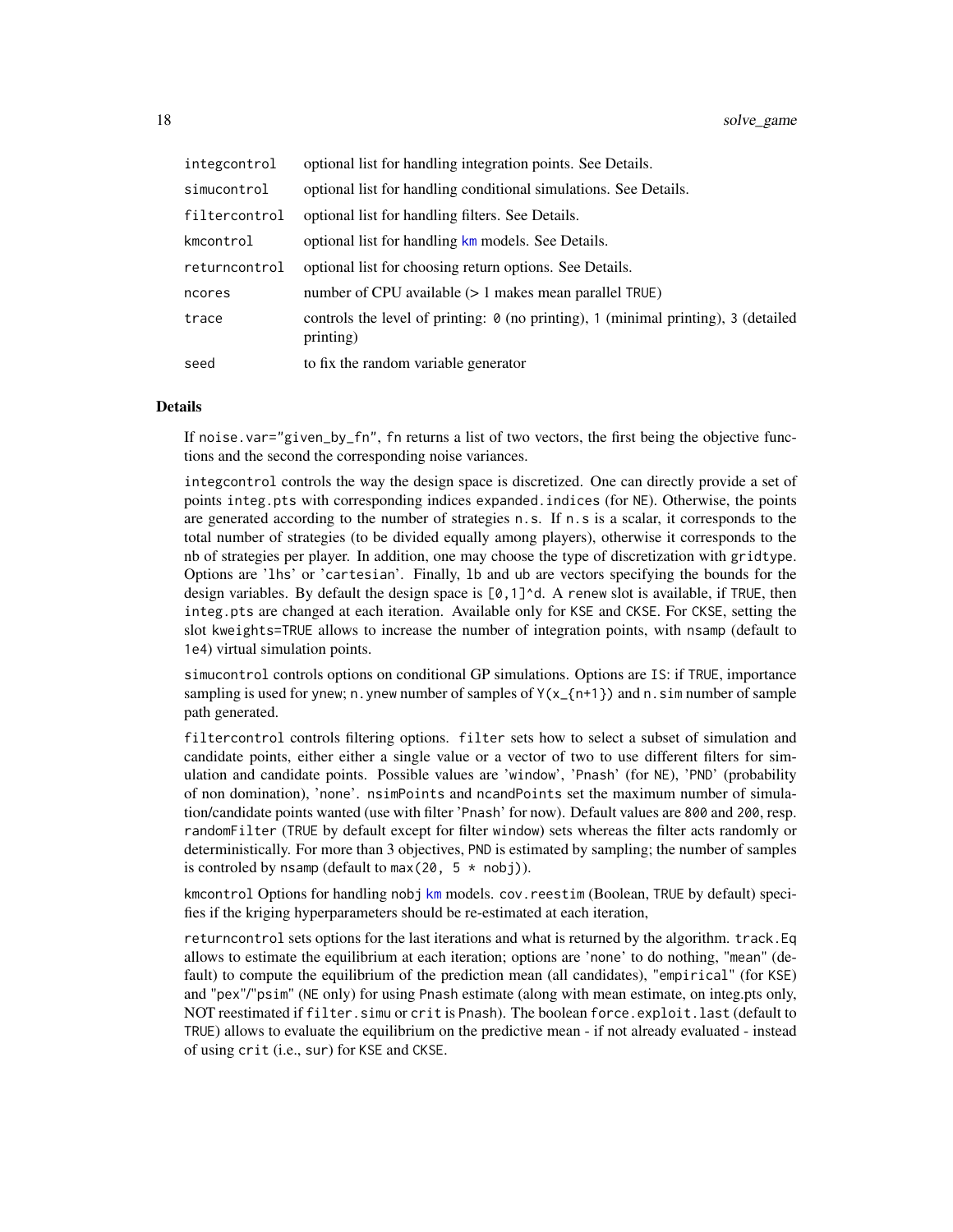# <span id="page-18-0"></span>solve\_game 19

#### Value

A list with components:

- model: a list of objects of class [km](#page-0-0) corresponding to the last kriging models fitted.
- Jplus: recorded values of the acquisition function maximizer
- integ.pts and expanded.indices: the discrete space used,
- predEq: a list containing the recorded values of the estimated best solution,
- Eq.design, Eq.poff: estimated equilibrium and corresponding pay-off

Note: with CKSE, kweights are not used when the mean on integ.pts is used

# References

V. Picheny, M. Binois, A. Habbal (2016+), A Bayesian optimization approach to find Nash equilibria, *https://arxiv.org/abs/1611.02440*.

```
## Not run:
```

```
################################################################
# Example 1: Nash equilibrium, 2 variables, 2 players, no filter
################################################################
# Define objective function (R^2 -> R^2)
fun1 \leftarrow function (x){
 if (is.null(dim(x))) x \leftarrow matrix(x, nrow = 1)
 b1 <- 15 \times x[, 1] - 5
 b2 \le -15 \times x[, 2]return(cbind((b2 - 5.1*(b1/(2*pi))^2 + 5/pi*b1 - 6)^2 + 10*((1 - 1/(8*pi)) * cos(b1) + 1),
            -sqrt((10.5 - b1)*(b1 + 5.5)*(b2 + 0.5)) - 1/30*(b2 - 5.1*(b1/(2*pi))^2 - 6)^2-1/3 * ((1 - 1/(8 * pi)) * cos(b1) + 1))}
# To use parallel computation (turn off on Windows)
library(parallel)
parallel <- FALSE #TRUE #
if(parallel) ncores <- detectCores() else ncores <- 1
# Simple configuration: no filter, discretization is a 21x21 grid
# Grid definition
n.s < - rep(21, 2)x. to. obj < -c(1, 2)gridtype <- 'cartesian'
# Run solver with 6 initial points, 4 iterations
# Increase n.ite to at least 10 for better results
res <- solve_game(fun1, equilibrium = "NE", crit = "sur", n.init=6, n.ite=4,
                  d = 2, nobj=2, x.to.obj = x.to.obj,
                  integcontrol=list(n.s=n.s, gridtype=gridtype),
```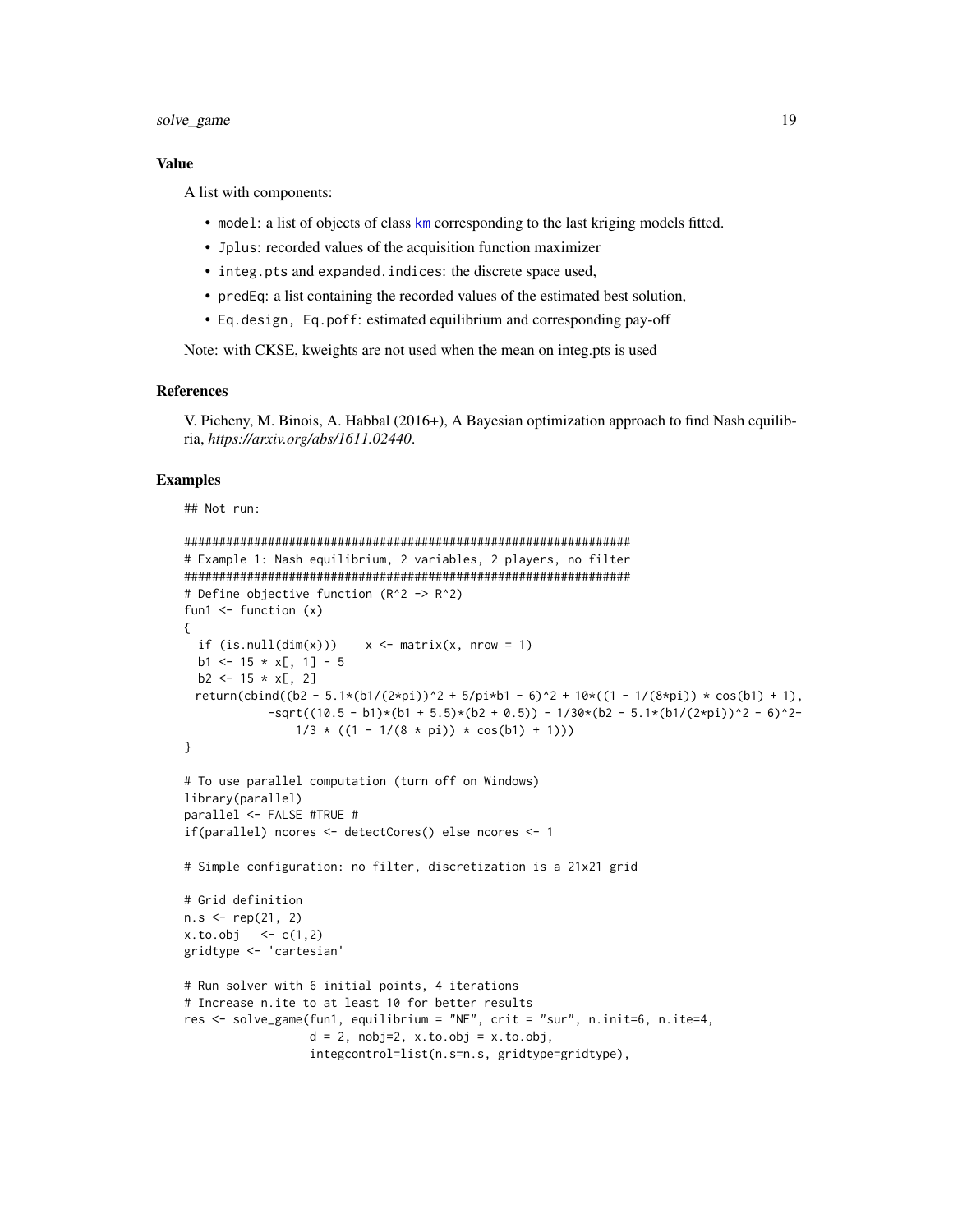```
ncores = ncores, trace=1, seed=1)
# Get estimated equilibrium and corresponding pay-off
NE <- res$Eq.design
Poff <- res$Eq.poff
# Draw results
plotGame(res)
################################################################
# Example 2: same example, KS equilibrium with given Nadir
################################################################
# Run solver with 6 initial points, 4 iterations
# Increase n.ite to at least 10 for better results
res <- solve_game(fun1, equilibrium = "KSE", crit = "sur", n.init=6, n.ite=4,
                  d = 2, nobj=2, x.to.obj = x.to.obj,
                  integcontrol=list(n.s=400, gridtype="lhs"),
                  ncores = ncores, trace=1, seed=1, Nadir=c(Inf, -20))
# Get estimated equilibrium and corresponding pay-off
NE <- res$Eq.design
Poff <- res$Eq.poff
# Draw results
plotGame(res, equilibrium = "KSE", Nadir=c(Inf, -20))
################################################################
# Example 3: Nash equilibrium, 4 variables, 2 players, filtering
################################################################
fun2 <- function(x, nobj = 2){
  if (is.null(dim(x)))  x \leftarrow matrix(x, 1)y \leftarrow matrix(x[, 1:(nobj - 1)], nrow(x))
  z \le matrix(x[, nobj:ncol(x)], nrow(x))
  g \leftarrow rowSums((z - 0.5)^2)tmp \leftarrow t(apoly(cos(y * pi/2), 1, cumprod))tmp <- cbind(t(apply(tmp, 1, rev)), 1)
  tmp2 < - child(1, t(aply(sin(y * pi/2), 1, rev)))return(tmp * tmp2 * (1 + g))
}
# Grid definition: player 1 plays x1 and x2, player 2 x3 and x4
# The grid is a lattice made of two LHS designs of different sizes
n.s < -c(44, 43)x. to. obj <- c(1,1,2,2)gridtype <- 'lhs'
# Set filtercontrol: window filter applied for integration and candidate points
# 500 simulation and 200 candidate points are retained.
filtercontrol <- list(nsimPoints=500, ncandPoints=200,
                   filter=c("window", "window"))
# Set km control: lower bound is specified for the covariance range
```

```
# Covariance type and model trend are specified
```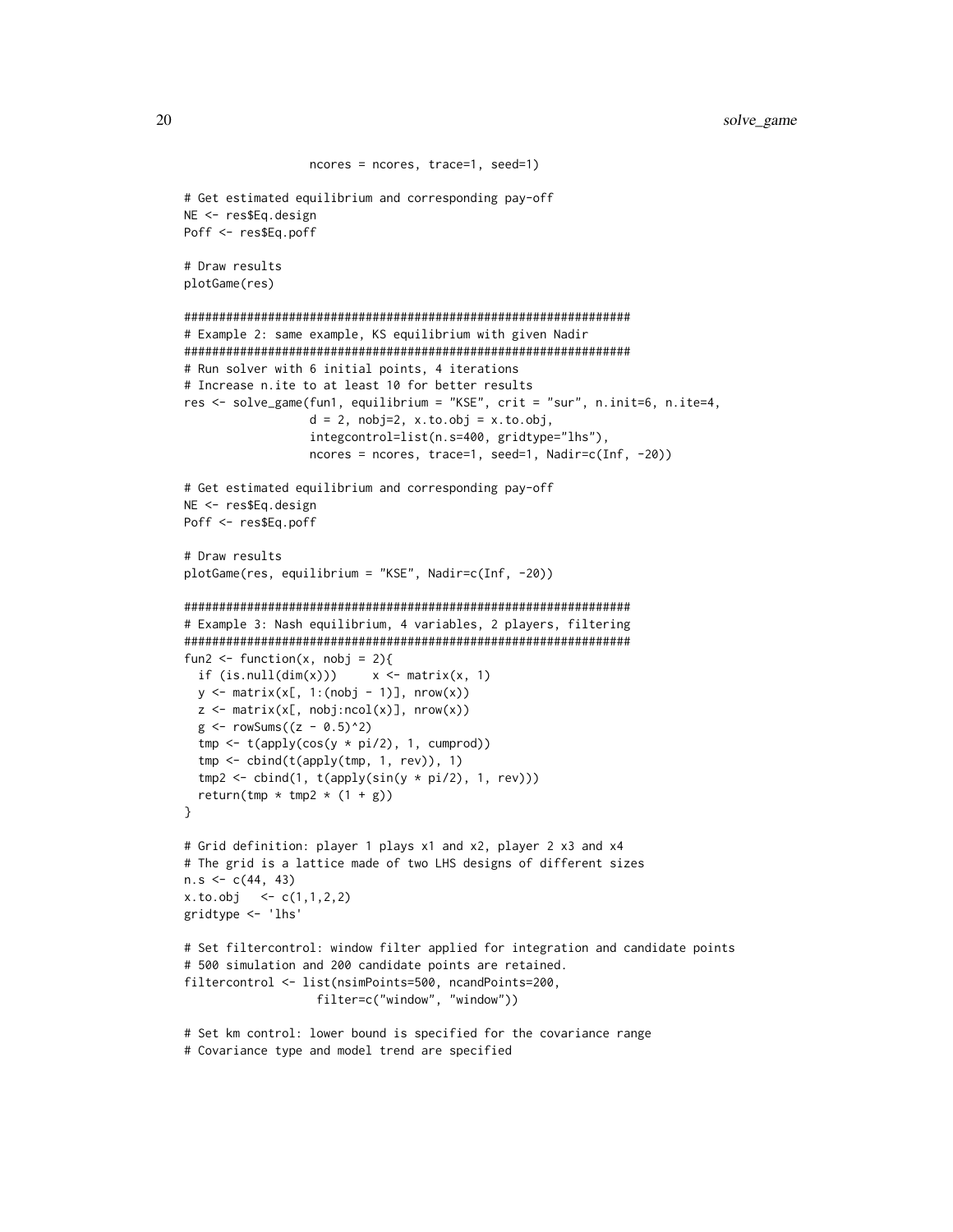```
kmcontrol <- list(lb=rep(.2,4), model.trend=~1, covtype="matern3_2")
# Run solver with 20 initial points, 4 iterations
# Increase n.ite to at least 20 for better results
res <- solve_game(fun2, equilibrium = "NE", crit = "psim", n.init=20, n.ite=2,
                  d = 4, nobj=2, x.to.obj = x.to.obj,
                  integcontrol=list(n.s=n.s, gridtype=gridtype),
                  filtercontrol=filtercontrol,
                  kmcontrol=kmcontrol,
                  ncores = 1, trace=1, seed=1)
# Get estimated equilibrium and corresponding pay-off
NE <- res$Eq.design
Poff <- res$Eq.poff
# Draw results
plotGame(res)
################################################################
# Example 4: same example, KS equilibrium
################################################################
# Grid definition: simple lhs
integcontrol=list(n.s=1e4, gridtype='lhs')
# Run solver with 20 initial points, 4 iterations
# Increase n.ite to at least 20 for better results
res <- solve_game(fun2, equilibrium = "KSE", crit = "sur", n.init=20, n.ite=2,
                  d = 4, nobj=2,
                  integcontrol=integcontrol,
                  filtercontrol=filtercontrol,
                  kmcontrol=kmcontrol,
                  ncores = 1, trace=1, seed=1)
# Get estimated equilibrium and corresponding pay-off
NE <- res$Eq.design
Poff <- res$Eq.poff
# Draw results
plotGame(res, equilibrium = "KSE")
## End(Not run)
```